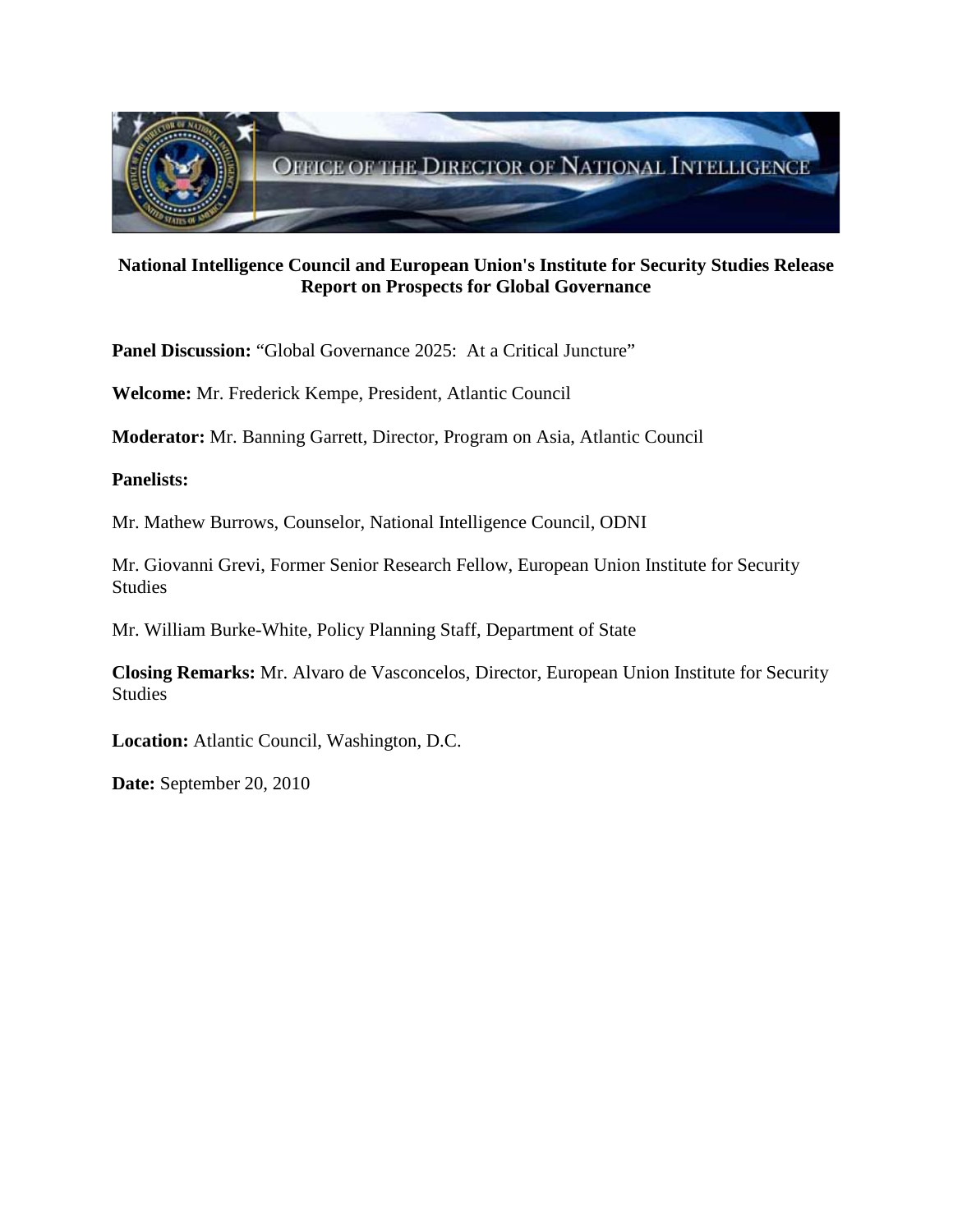FREDERICK KEMPE: Thank you for coming to this public release of the Global Governance 2025 at a critical juncture. This is pretty unique. It's the first time that the National Intelligence Council has jointly developed and produced this kind of report with a non-U.S. body. So just in terms of novelty, you are experiencing a first today.

The report is jointly developed and produced by the U.S. National Intelligence Council and the EU Institute for Securities Studies. In addition to thanking the NIC and the EUISS, I'd also like to thank James Elles and the Transatlantic Policy Network for cooperating with us to organize the international consultations that fed into this report.

James is one of the most influential members of the European Parliament and also happens to be a member of the Atlantic Council. Global Governance 2025 is a follow-on study on the NIC's 2008 report, Global Trends 2025.

Let me just say a couple of things about the Atlantic Council relationship with the NIC and with this report just to put it into context for you, and why we got involved in this process.

First of all, the Atlantic Council believes quite strongly that we need to reinvigorate the Atlantic relationship for global challenges; that the trans-Atlantic community will lose its verve, its vigor and its ability to influence future events if we don't work more closely on global issues. So right at the core of our mission is working on these sorts of global trends and global issues.

The global trends report that the NIC has done take a long term view of the future and then offer a fresh look to recently elected or reelected president on how key global trends might develop over the next 15 years to influence world events. So they produce one of these public reports every four years for an incoming president, the last having been the 2025 report.

What we did in preparing for that report is we took their previous thinking on the road to 16 or so countries around the world – our major partners all around the world – from China and Japan and South Korea to Chile and Brazil and Mexico to South Africa, Nigeria, Egypt and of course Brussels, Russia, Turkey, the places you would expect also in the Euro-Atlantic community.

And it really was the U.S. government at its best: listening to our partners, leasing the smartest people saying this is the way we look at the future, what do you think. And it was a very interesting report.

This is a side report. This is not another global trends report. But as I said, it is the first report of this sort jointly developed and produced with a non-U.S. partner. You'll see the wording at the bottom of the first paragraph in the preface: "First time NIC has jointly developed and produced an unclassified report." And it also provides an important step for the view to the future joint projects on matters of common interest.

The report is also the result of a highly inclusive process. And here, the Atlantic Council played a role in both animating and convening. So it was just NIC and the EUISS, but we went on the road with the work on this report involved consultations with government officials, media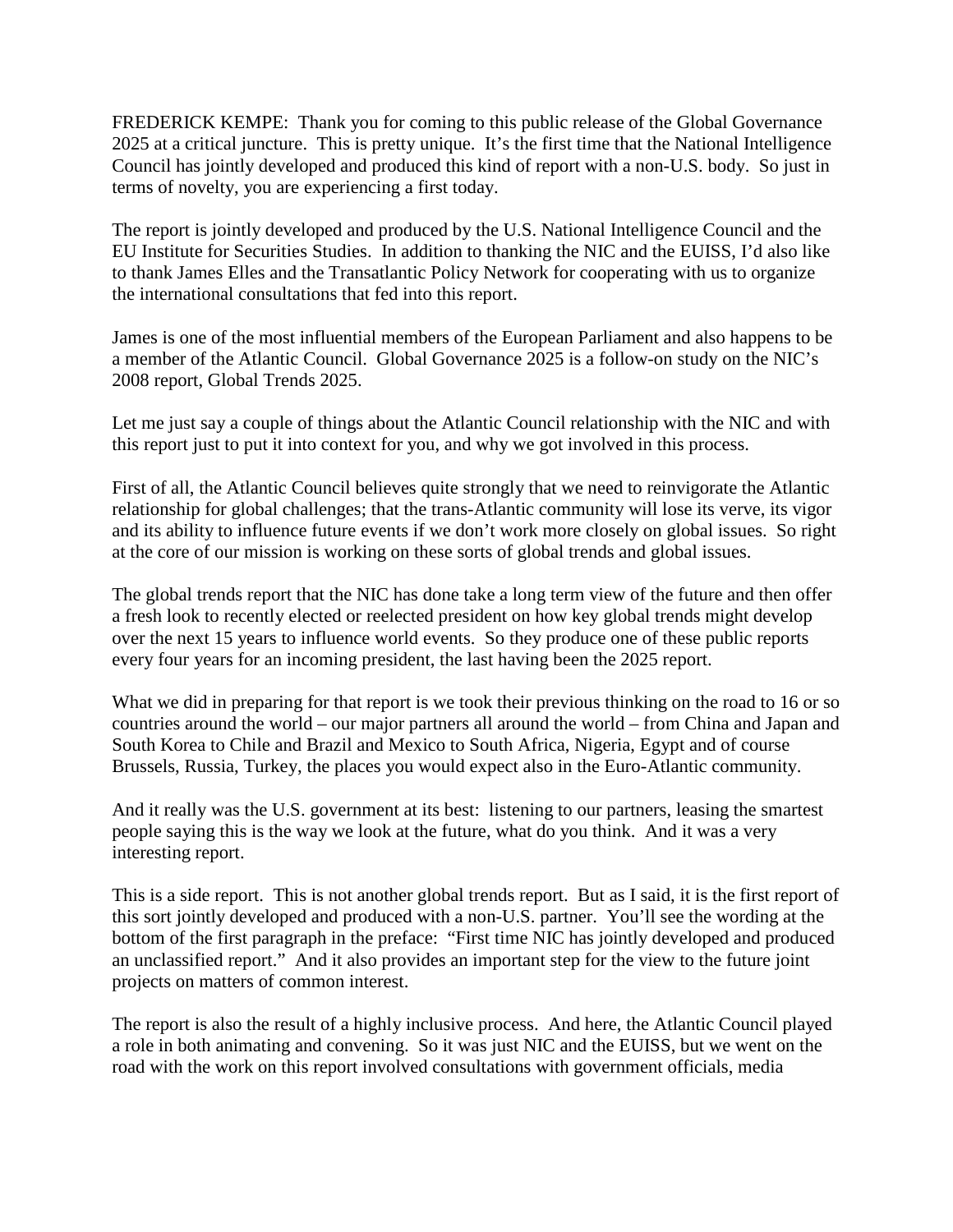representatives and business, academic, NGO, think tank, in eight countries. And those countries included Brazil, China, India, Japan, Russia, South Africa and UAE.

Global Governance 2025 concludes that the growing number of issues on the international agenda and their complexity is outpacing the ability of international organizations and national governments to address these changes. I'll leave it to the experts here to talk more deeply in this.

But clearly, three areas are crucial in underpinning this argument. One of them is the growing economic interdependence.

Number two, the interconnected nature of challenges on the international agenda and then interwoven domestic and foreign challenges. There are very few problems any longer that can be of importance that can be solved on a national basis.

The shift to a multipolar world complicates the prospect for effective global governance over the next 15 years. But particularly the rise of regional powers shifts that world. Frank Fukuyama has talked about multi-multilateralism. You'll hear other expressions of how the world is going. But let's just say we've got a rising host of issues and a shrinking capability of international institutions to deal with them.

Today, we will first hear from the primary authors of Global Governance 2025, Matthew Burrows and Giovanni Grevi, who will present the key findings of the study. I will provide a very short introduction of both of them right now.

Following that and Giovanni's presentations, William Burke-White of the State Department Policy Planning Staff will make brief remarks about that. Again, I'm going to give a quick introduction of him here. And that way, I'll clear the deck for them just to get into the report with Banning Garrett, the directors of our Asia programs and also the person who's directed these global projects from the Atlantic Council view. He'll moderate.

And then finally, Alvaro de Vasconcelos, the Director of EUISS since May 2007 will close, and I'll also give you a quick introduction. And so bear with me as I go through this.

Matt was appointed counselor to the NIC in July 2007. He's has served as the director of the analysis and production staff in the NIC since May 2003. Now, that's a pretty important position because in that capacity he's responsible for managing a staff of senior analysts and production technicians who guide and shepherd all the national intelligence estimates. But even beyond, all the other NIC projects from inception to dissemination. And he was the principal drafter for the NIC publications, Mapping the Global Future 2020 and Global Trends 2025. A Ph.D in European History from Cambridge.

Giovanni's a Senior Researcher at FRIDE – or do you just use the acronym?

GIOVANNI GREVI: Just the acronym.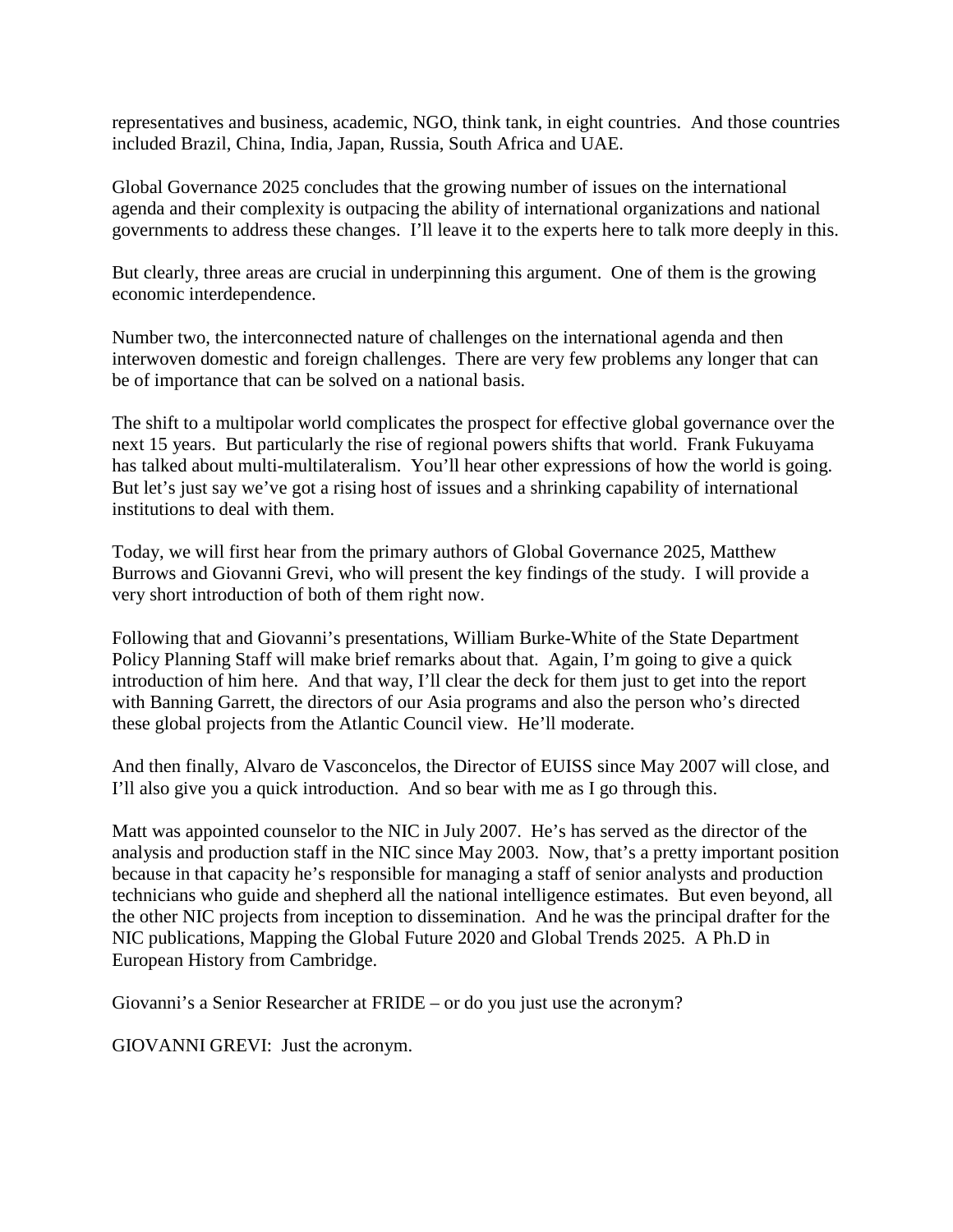MR. KEMPE: FRIDE – FRIDE. Before joining FRIDE, Giovanni served as senior research fellow at EUISS in Paris between 2005 and 2010 and, prior to that, European Policy Center as a policy analyst and associate director of studies. He holds an MSE from the London School of Economics and Ph.D from the Free University of Brussels.

Then following Matt and Giovanni's presentation, Bill Burke-White will return to Cambridge yet again. He holds a Ph.D and M. Phil in International Relations from Cambridge University – another good American in that respect. Joined the Foreign Policy Planning Staff of the U.S. Department of State in 2009. And his portfolio includes the Russian Federation and other issues at the director's discretion. He's on leave from the University of Pennsylvania Law School where he teaches international law and human rights and rights on international relations.

And finally, Alvaro has been Director of the EUISS, as I said. Prior to that, he headed the Institute of Strategic and International Studies in Lisbon. And he's cofounder of that institute and he directed it from 1981 to 2007.

And he's a network launcher. He's launched several of them including the Euro-Latin American Forum and others as well as being a regulator columnist in Portuguese and international press and co-author of countless books. So you've got a lot of brain power in front of you. And because of that, I will hand over to them.

MATTHEW BURROWS: Well, thank you, Fred. I want to first begin by thanking the Atlantic Council particularly for their help and support not only in hosting this session with you but also in helping us organize meetings all over the world on this project.

Now as Fred has indicated, this goes back to a common program that the NIC – National Intelligence Council – and the European Union's Institute for Securities Studies have had, and that is looking at global trends. We call ours "The Last Iteration: A World Transformed." Giovanni's the author, as Fred said, of The Global Puzzle which is a similar work and came out in 2006.

And the themes in both of them, as you probably remember, as first the shift from West to East in relative power and wealth and the beginnings of multipolar world. And we talked about particularly in the NIC publication that in this transition period particularly that governance was going to be a key issue on how this new world order turned out.

And so we thought of several different scenarios of how that could take shape. We wanted in this publication to delve a little bit deeper and also to go outside the U.S. and Europe to talk about how others saw this process unfolding.

Now, in some ways, it's a propitious period in that just shortly before we started the project, you had the sudden, really, reestablishment of the G-20 as a body now encompassing a larger number of powers appearing to be more legitimate in terms of setting the course for global developments. That had been reestablished, it looked like. We were seeing in some ways that agenda beginning to develop beyond purely economic and financial.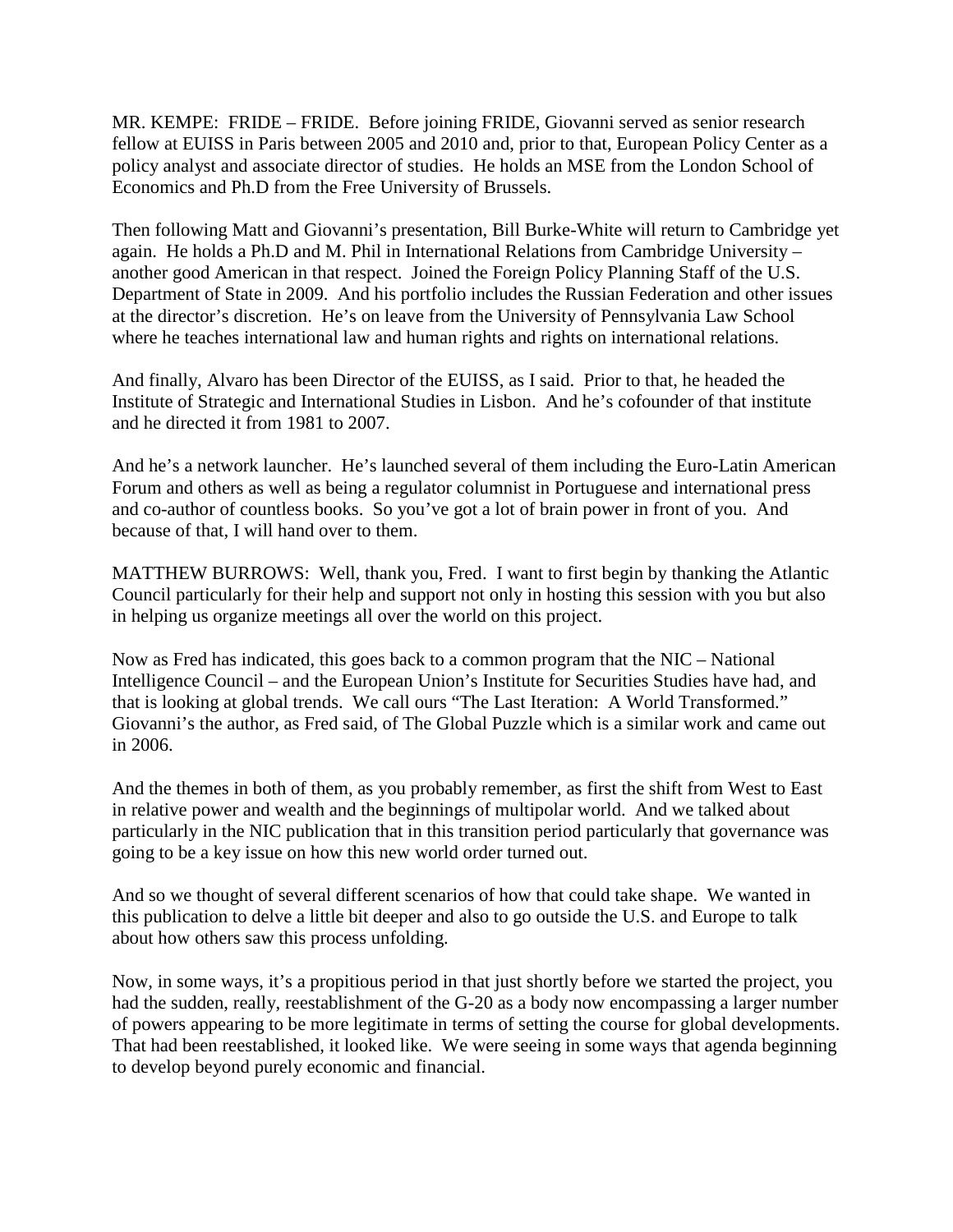At the same time, you know, there are the countervailing forces. And this is something that we may want to talk about more of. Really, much more emphasis domestically on maintaining financial and economic position in the developing world, much more of a focus on continuing that process and on stability. And these are a lot of the themes that we found when we started to go around the world.

First, the governance concept itself was greeted somewhat with suspicion. Was this a Western conspiracy? You know, for U.S. and the EU particularly here, we are coming shoulder to shoulder out to these countries trying to maintain our position in the world but yet get the others to contribute. To what degree basically do they have the power both in their region and in the globe really to put attention on this issue when they have such crying needs in terms of poverty, development, stability in their own neighborhood in their own backyard?

And we went – on this project, we went to all of the major regions in the world. We had meetings in Tokyo, Beijing, Dubai, South Africa, Pretoria, in Brazil, San Paulo, and Brasilia and Moscow as well as meetings in Europe and Washington.

The consensus in terms of governance was a tug, really, between agreeing to work on these larger issues even though we recognized – and I'll get a little bit into recognizing what the growing risks are – the degree to which we have the ability really to cooperate and the degree to which they saw themselves welcomed at the international high table.

Because one of the issues we did encounter a lot was on the legitimacy side, worry that, A, you may have much more representative body in the G-20, but how powerful was that going to be, how much was that going to look at issues that were close to their interests, to what degree was that going to feed into the formal institutions? Suspicion that, again, it would be much more led by the West and actually have an agenda that was set by merging countries. So that was a continual theme.

But the second one was also – I don't mean to be pessimistic here, but actually on the opposite side much more optimistic was that there was an understanding of the growing risks. So throughout, and you'll see in the publication, an understanding, really, that these issues on resources – and this is the water and energy and food prices – that these are major risks and the scale on these could actually undermine globalization but undermine the domestic prosperity that they were enjoying. For them, the problem was how to tackle this, how to tackle it, too, without disrupting their own domestic development.

And then you had a lot of other issues dealing with conflict failing states which they also recognized in a broad sense were major issues: One, that were not being tackled by the international system.

The problem again was how to do it given their own priorities, given, too, that the system for them wasn't one that was exactly made for their participation. So this was the quandary.

I'm going to turn it over to Giovanni to talk a little bit about other devices that they and we saw in terms of how to deal flexibly with these issues and also with the scenarios that we came up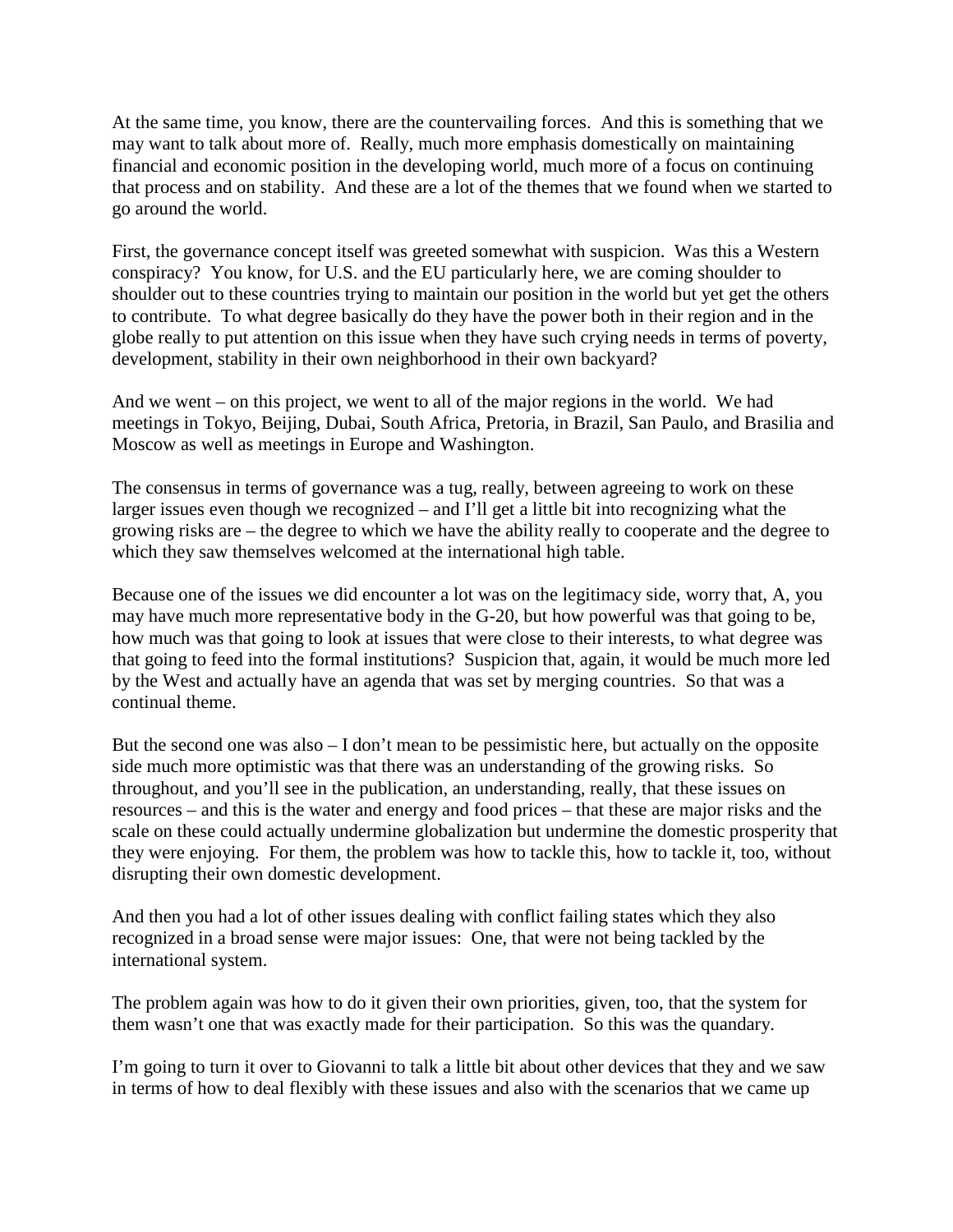with when we actually were meeting with people how to imagine what will happen in the next 15 years. Those are all in the reports that you have. Giovanni, did you want to?

MR. GREVI: Thank you, Matt. And I should also say myself to thanking the Atlantic Council, the NIC, the TPN for these cooperation with you. I assess this is a first. It worked out really well. It was a pleasure to work with you on these projects. So I look forward to new opportunities.

The subject of our joint work was of sheer importance from a European perspective – European Union has stated multilateralism as a priority of its foreign policy international action and would appear state therefor in the development and success of a global governance framework over the short and long term future.

We say in the future that global governance and multinational cooperation is struggling to keep the pace with the complexity and accumulation of the challenges which are out there and facing all major global actors. The world grows more heterogeneous. Major global powers have different world views, different sets of priorities. There is an acknowledgement of the need to cooperate. But then of course, there is an elitos(sp) on what comes first, how and of course the tradeoffs that are said of that.

So a sort of gap between the demand and the supply of global governance that may be widening but at the same time in this dialogue we had across the world the sense that something is moving, that some progress is going on a little bit experimental in some ways. We even say probably trial and error kind of effort at discovering new ways of cooperating, and we highlight three in particular not by way of being exhaustive but by way of pointing at those that could become particularly promising introspective.

One is of course the whole example of the G-20 but more generally a group of leading countries, of countries that make the difference on global affairs coming together. After the financial crisis, of course, we had the G-20, national debts. There is a G-8 which is still there and is experimenting with thus associating different countries depending on the issues at stake. But there are also formats. There are the Greeks, there are the Basic, there are the IPSA (ph), and you name it.

Now all of these had in common that you want to sort of trigger – bring together collective leadership, and you also want to reflect the shifting balance of power. On the one hand, you want to go functional to address a problem. On the other hand, you have to achieve political compromise among leading countries. These two logics coexist in these informal groupings and will play out in future in different ways and very much determine the eventual success of these particular model of governments.

Bringing together leaders is certainly necessary. The question of trust came up very, very much in our discussions and there is a component of confidence building, of course. These governments can sort of bring together separate problems which are sort of addressed by different multinational organization: energy prices, food prices, health and migration or climate chance can be connectors.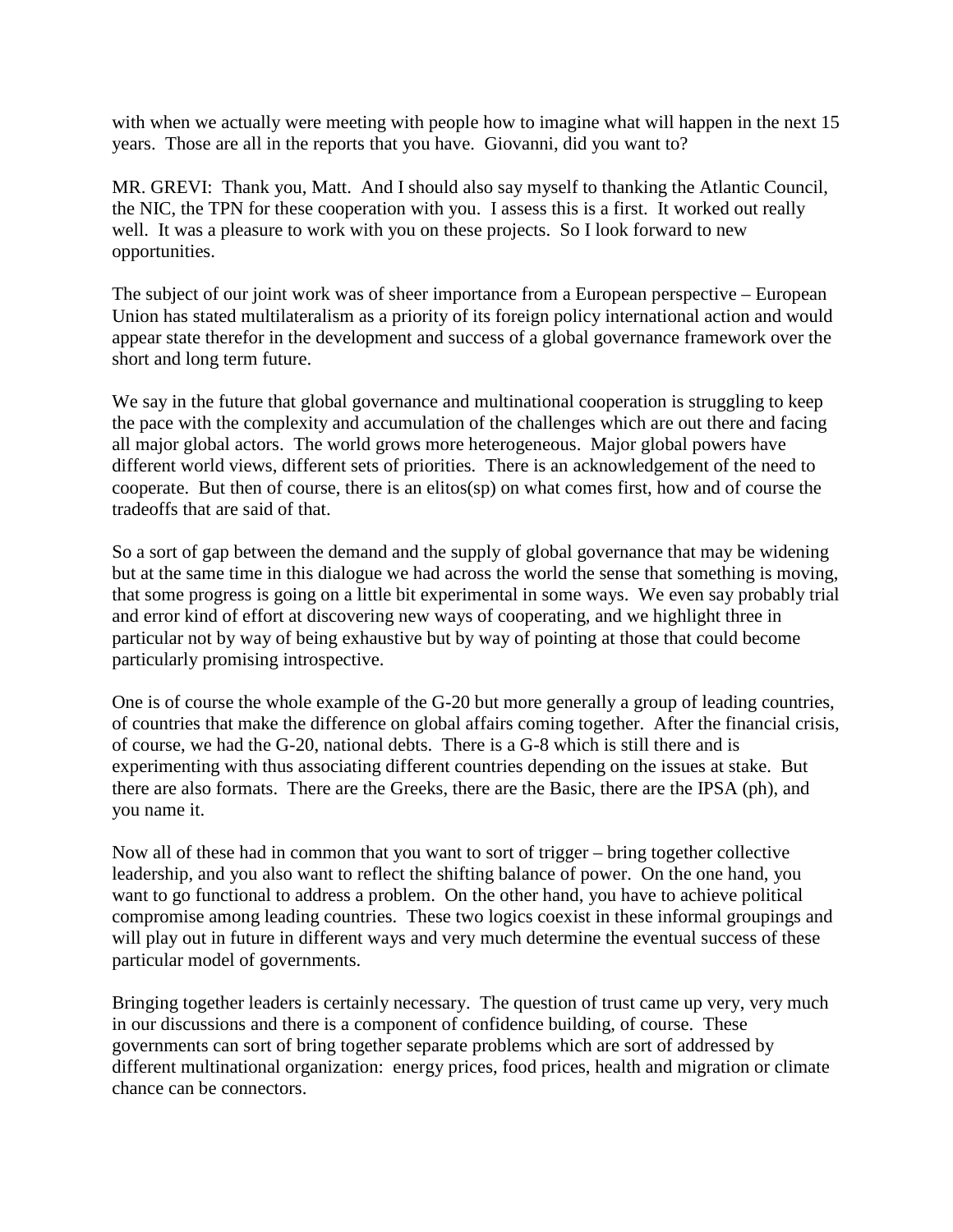But of course the big question is whether these are the shape of things to come, whether they can actually deliver in the end. Questions for on the G-8 in that respect and of course questions are emerging on the G-20 as well. There have been questions raised and doubts raised in our debates as to the ability of these informal groupings to ultimately succeed in achieving concrete tangible outcomes beyond the crisis management firefighting stage after the financial crisis in the case of the G-20, and there is certainly an interesting subject for the future.

Then there is the question we try to address and to discuss in different continents of the perspectives for regional cooperation. Now obviously a lot of focus has been going to emerging countries to major powers. It seemed to us that certainly there is no clear trend pointing in a definitive fashion to more regional cooperation, and there is certain potential.

There is certain momentum for that in East Asia, to an extent in South America and in different ways also in Africa. Once again, no clear trend but potential, dissatisfaction with the way in which global multinational institutions have been working, financial crisis, more regional selfreliance on a monetary level, currencies agreements in East Asia. Domestic and regional markets in increasingly important to sustain consumption and growth.

And people (sp) to regional and global players edging their strategies and choosing to also engage in regional cooperation for a variety of reasons certainly – not only for the sake of cooperation but also to confirm their leadership, but nevertheless investing in these formats as well which can provide a platform for dialogue and conversation.

And thirdly, the role of civil society – the role of civil society and know state actors more broadly, business and the private partnerships growing and as yet to grow. As yet to grow because there is a clear demand for that in different services, shall we say, that it can provide to global governance, in framing issues, in bringing new issues to the fore, sometimes bypassing governments in providing expertise and knowledge and in many of the issues that we refer to in the report, of course, expertise and knowledge are going to be increasingly fundamental for sound decision making at the national and even more so at the international level to send a political debate against a clear background of facts and data.

And in terms of implementation, civil society, business implementing standards, shaping them also. A public/private partnerships becoming increasingly important, some of the, for example, management of the resource issues that we see as essential to global governance.

So these are some of the sort of dimensions of progress and innovation that we have highlighted in the report. Depending on how they play out and depending, of course, on the convergence or not of the strategic outlook of major global players, we have tried to imagine as Matt was saying some scenarios, some ways in which the future may look 10 or 15 years down the line. And we have proposed four fictionalized set events.

One is the sort of, shall we say, business as usual, barely keeping afloat kind of scenario whereby we don't have a crisis that is big enough to rock the boat. International cooperation continues.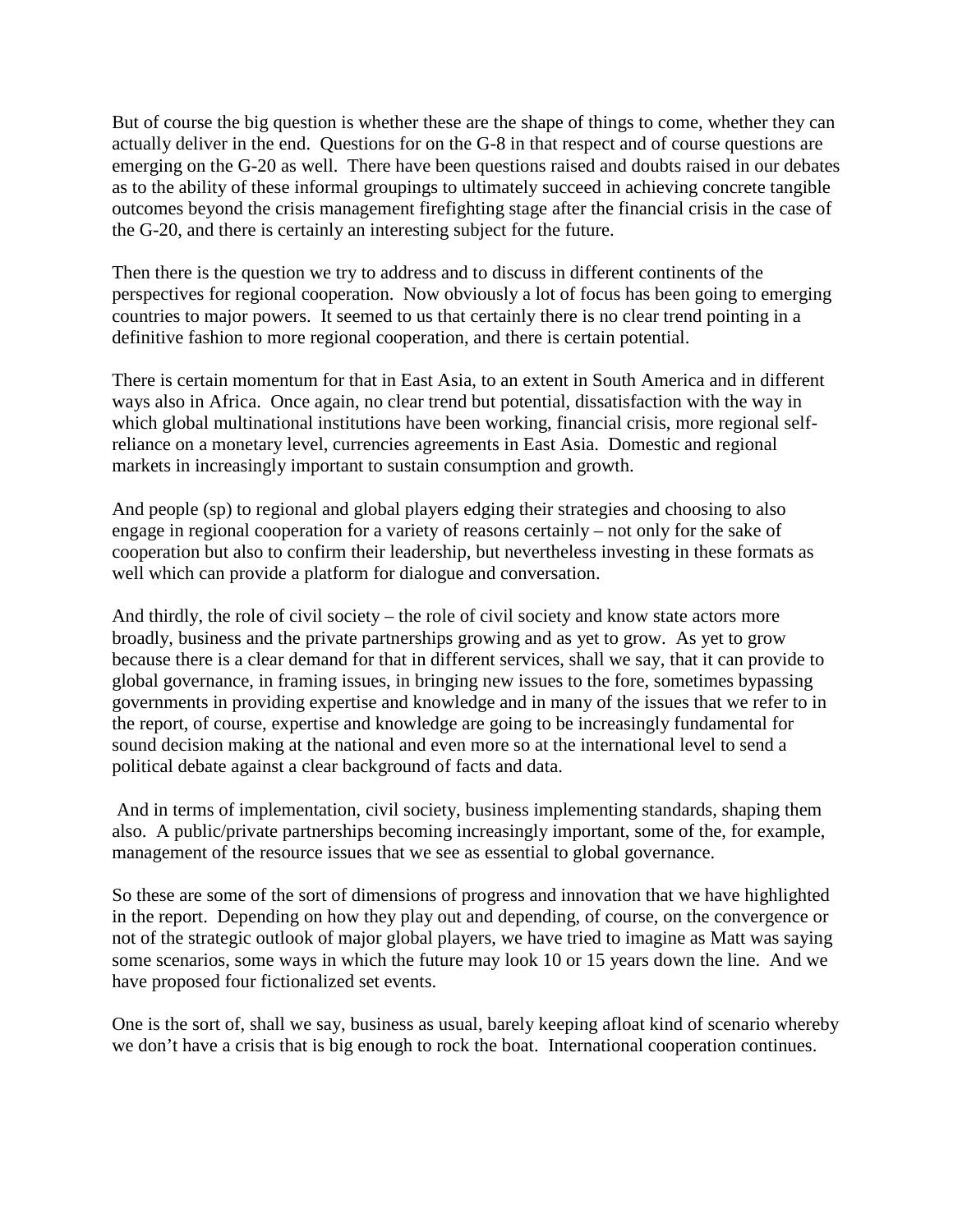But these sort of status quo or just progressive modest reform type of scenario we feel is unsustainable. It's unsustainable that would be a kind of reactive international cooperation. It would address the sort of symptoms and not the root causes of the challenges we face. And in the presence of a big enough crisis, it would probably fall apart with consequences that are unpredictable.

Nevertheless, actually it is quite probable that in the very near future this is also going to be the most likely scenario – this muddling through as opposed to being architecture new designs of global governance.

We have a scenario from a patient which is actually a scenario of introversion and introspection of all the largest international actors established and emerging ones. We point an importance of the link between domestic politics and the international debate and the call for negotiation at the international level and the sort of two-level gain that could be the case where domestic politics turn sour in advance countries, in emerging ones which would create, of course, serious constraints which would exacerbate tensions and perhaps lead to more protectionism.

There a third scenario sort of new shape, new fashion of concern of Europe which is the most optimistic one perhaps not a particularly probable one in the short term at least, but perhaps one we should try and aim for at least in some ways where you have a sort of meeting of minds of the most significant international actors around some of the sort of structural cross-cutting challenges. We picked energy climate change to exemplify this. But it could apply to many other matters for example, energy, that we look at quite closely in the report.

In that case as well, not necessarily a sort of overarching one of big reform, some trial and error but with a clear sense of direction and purpose and clear meeting of strategic priorities. There is a worst-case scenario conflict which I would say goes beyond the second scenario insofar as there is not only a sort of introspection but also a real alienation between the major global players pointing a charter for their own difficulties, competing for resources and in this case by the way a question that not only concerns the relation between established and emerging powers but also could very well concern emerging powers between them better ration of regional insecurity in the Middle East for example, arms races.

This is a scenario that we don't consider as particularly likely because actually, as Matt was saying, there is a general acknowledgement of the fact that there has to be cooperation between big players to address some actually shared concerns. But you never know. This is a word of emerging risk that blow at one point and could determine, could trigger unpredictable political consequences if you don't have the sort of background of an adequate platform for dialogue, for consultation, for trust building that enables you to challenge all the shocks. Well, scenario number four conflict cannot be completely ruled out. I would say this is about it insofar as I can tell for the moment.

MR. BURROWS: So I want to approach this from the policy side for a moment, and I am grateful to the NIC and the EUISS for sort of trying to make sure that when the report came out, it did have policy relevance by working with the Department of State Office of Policy Planning and of course also with the European Parliament.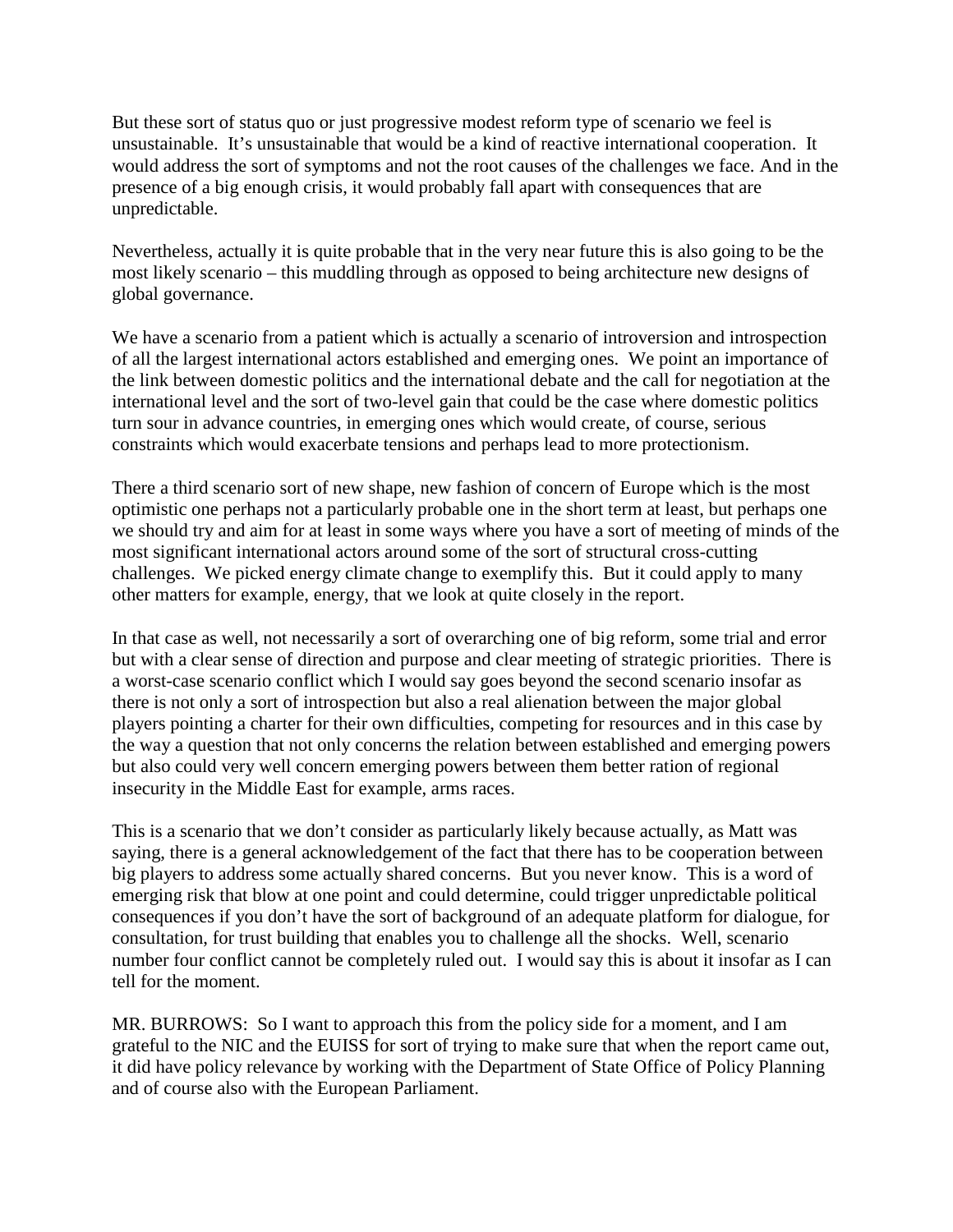And as I participated in all the meetings leading up to the publication of the report and read the report, I think it has a couple of very important policy messages that we need to be hearing in Washington. The first one is the need for more global governance, and I think if you look at the Secretary of State's Council on Foreign Relations second speech last – two weeks ago, you see a real attention to international architecture. That's an intention that needs to continue as I think one of the real messages of the report.

We have done a lot in the last 18 months in this phase whether it's rejoining the Human Rights Council, elevating the G-20, working on Asian architecture. I think there is a danger at this moment that many will say, well, we've done the governance, we've done the architecture stuff, that's taken care of. I think the message here is that it is not a done project, that there are very scary scenarios that may emerge if we don't continue to do more in this phase. So I think that also bumps into a potentially troubling domestic political trend which is that these terms of global governance and international architecture don't resonate well in the current political space. So figuring out ways to make sure that they don't fall off the agenda and lead us to the conflict or crisis scenarios that are painted in the report.

A second big theme or lesson on the policy side that I think we need to draw here is some thoughts about how to deal with new regional centers of influence. The thing that struck me most in all of our consultations around the globe is that, while I think if you put a list of the 10 priorities of each of the sort of countries we were in next to each other, you would see many similar issues on those lists but very different ranking ordering of preferences, and that one of the things we need to be thinking more about is how we get the rising centers of influence not just on the same page of what those preferences are but working more or less toward the same items on that list. And that requires some flexibility of our side and some flexibility on their side.

But if we don't figure out new mechanisms to ensure that when climate changes, the thing that we're thinking about, everybody's moving forward on that and not focused on something else, and you can sort of do that same calculation with a range of issues. We need different ways of doing that on our side and new institutional structures to do it on other sides.

The third big lesson I would draw from this – again, this relates to rising powers is sort of the willingness to use the capabilities they have. One of the things that we heard a lot as we were talking that I think comes through in the report is that many of these countries were in want to be part of these discussions. Fewer of them are willing to take actions to do something about those problems. And this again points me back to the need for more structures that are able to encourage those countries to actually contribute and to be responsible in these government structures.

The final policy lesson that I want to draw on and my comments will be very brief are largely about U.S.-E.U. relations, and I think this project was quite extraordinary in its ability to bridge the Atlantic. I think we need to be doing more of this, and I think one of the real lessons from this is when the U.S. and Europe talk to one another, work together and actually engage jointly, you get very different kinds of responses. And I think you get a much greater ability to kind of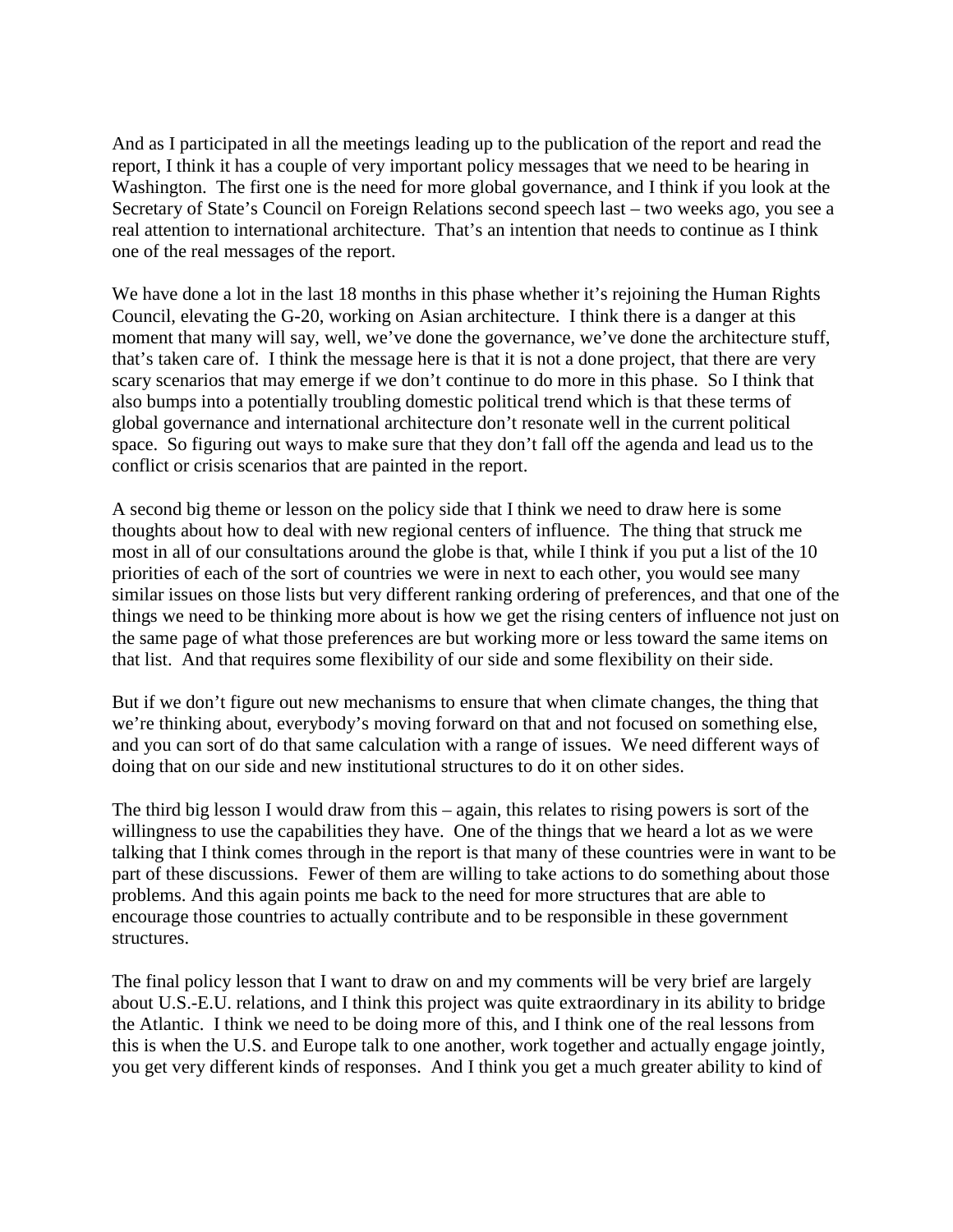build the governance structures we need to make sure we don't end up in the conflict scenario but do end up in the kind of concert scenario.

So I hope this process as much as the outcome can be a lesson that both sides of the Atlantic look to when we're looking for sort of concrete ways that we can work together to advance an agenda that engages with rising powers to solve or at least think about the common challenges we face today.

So overall I think there are some really important policy lessons here. The biggest one is that we have a lot of work cut out for us and that across both the U.S. and Europe we need to keep the governance issue on the agenda as we move forward. And so thanks very much.

BANNING GARRETT: Thanks, Bill. We had a really extraordinary time, the four of us and others who went on these trips around the world. I want to thank them for all that I learned and just the really good companions and a common task that I think we did – the report shows that a great deal was accomplished. I'd just like to open with one question or kind of a two-part question and then go to the audience.

To what – I know there's great concern especially in the trans-Atlantic community about western values, about interest in rule of law, multilateral institutions. There's a whole set of things of great concern to us that we want to see maintained in the world order. And my question is to what degree do you think that those people, those other countries, particularly, say, China, India, Brazil, others we went to that they really disagree with those values and the desire – the kind of order we want. Is that a real obstacle or a fundamental split, or is the problem more about suspicion of what the intentions are behind it?

Is this an effort just to maintain western dominance? Do they really believe them, and in fact the differences in what we actually want to do and what we value, even though there may be a difference in priorities as Bill pointed, is really not as great as it may seem sometimes because these other questions get in the way, of suspicions of intentions especially.

And the second piece is the urgency question. Giovanni outlined the four scenarios with the last one being the really scary one of degeneration into conflict over the resources or whatever it might be because we have no institutions in agreement how to do things, and that on a timeline were the resource scarcity and resource issues can become a greater and greater problem – not enough oil on the planet for everyone to consume well like Americans. China alone could take more oil than the world produces right now – a hundred million barrels a day. If we don't solve those, we could have great conflict.

But is this a timeline problem? In other words, if we fester we don't develop global governance, then scenario four becomes much more likely. If we move ahead more quickly, see this as an urgent problem, are effective in taking steps in these outcomes are less likely. Is it kind of a time sequencing problem here as well as these random four possible scenarios. So maybe Matt –

MR. BURROWS: Well, I'll take the first stab at it and say that first, as I think both Giovanni and I said and you can find this also in the report, is that most of the people we talked with admit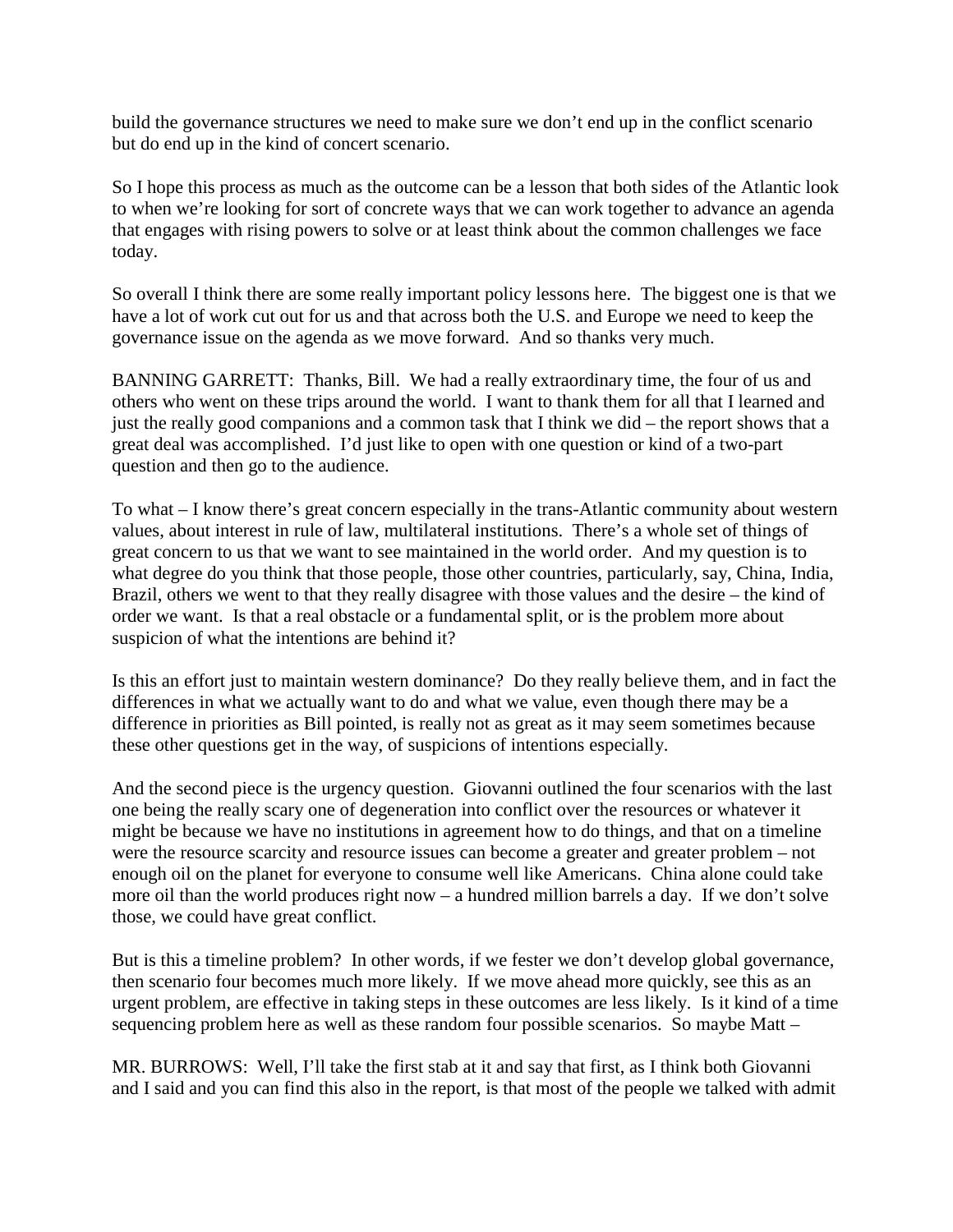that there is something that the international system is not really up to dealing with these major issues and these major risks.

That said, there is an enormous amount of suspicion, and it is just not a western intentions but also in countries between different regional – emerging regional powers. So you'll find in the publication that the Indians are very suspicious of what Chinese intentions are in their neighborhood. And so I think this issue is something that we can't minimize at all.

I think there is a feeling of urgency but, that said, the domestic priorities are way out there. And in many cases for all of us I can say this for the Western side and also the developing countries that I think those domestic priorities have risen since the financial crisis, and there is the possibility that they really will push aside some of the more larger multilateral issues or this sense of urgency for multilateral cooperation.

WILLIAM BURKE-WHITE: So one comment on urgency. I do think there is an urgency problem here, and I think part of it stems from the fact that we had a financial crisis that got us the G-20. For better or worse, we didn't have a financial crisis that gave us the political sort of momentum to completely remake the international system, and we saw what it took to get the United Nations in 1945 and we certainly don't want to have to have a repeat of that to get the new structure.

But the danger is if there is not some kind of inflection point that sort of puts everyone's agenda – harmonizes everyone's agenda and puts things back on the sort of level of urgency that we might have seen in 2007 or 2008 on the financial side, we end up in a muddle through scenario.

But I see as the problem of urgency is you need some catalytic event or moment or political initiative that gets you to the concert rather than the muddle through. And as I look down the horizon, I don't see that event arising and in many ways I hope it doesn't but want it to, and I don't know how you get there without it happening.

MR. GREVI: Just one point on the question of values. Clearly, there are differences on values on domestic political systems and so on and so forth. There are questions concerning sovereignty, the way you approach it, the way you can sort of – the limit or adjust sovereignty to the needs of cooperation and those debates are clearly out there.

It seems to me that the crux of the matter is really to sort of foster and reform ways of international cooperation in the future to be smart about it and try to be really innovative. To give an example, we worked all on the sort of development agenda. Western powers tend to feel that good governance is the starting point and good governance will enable economic growth and development.

Others, for example, China would believe – have economic growth and that way eventually deliver better governance and better administration, better services, so on and so forth. Well, frankly, I mean both of these statements are correct. You cannot have good sustainable good political governance in the absence of social economic development, in the absence of finding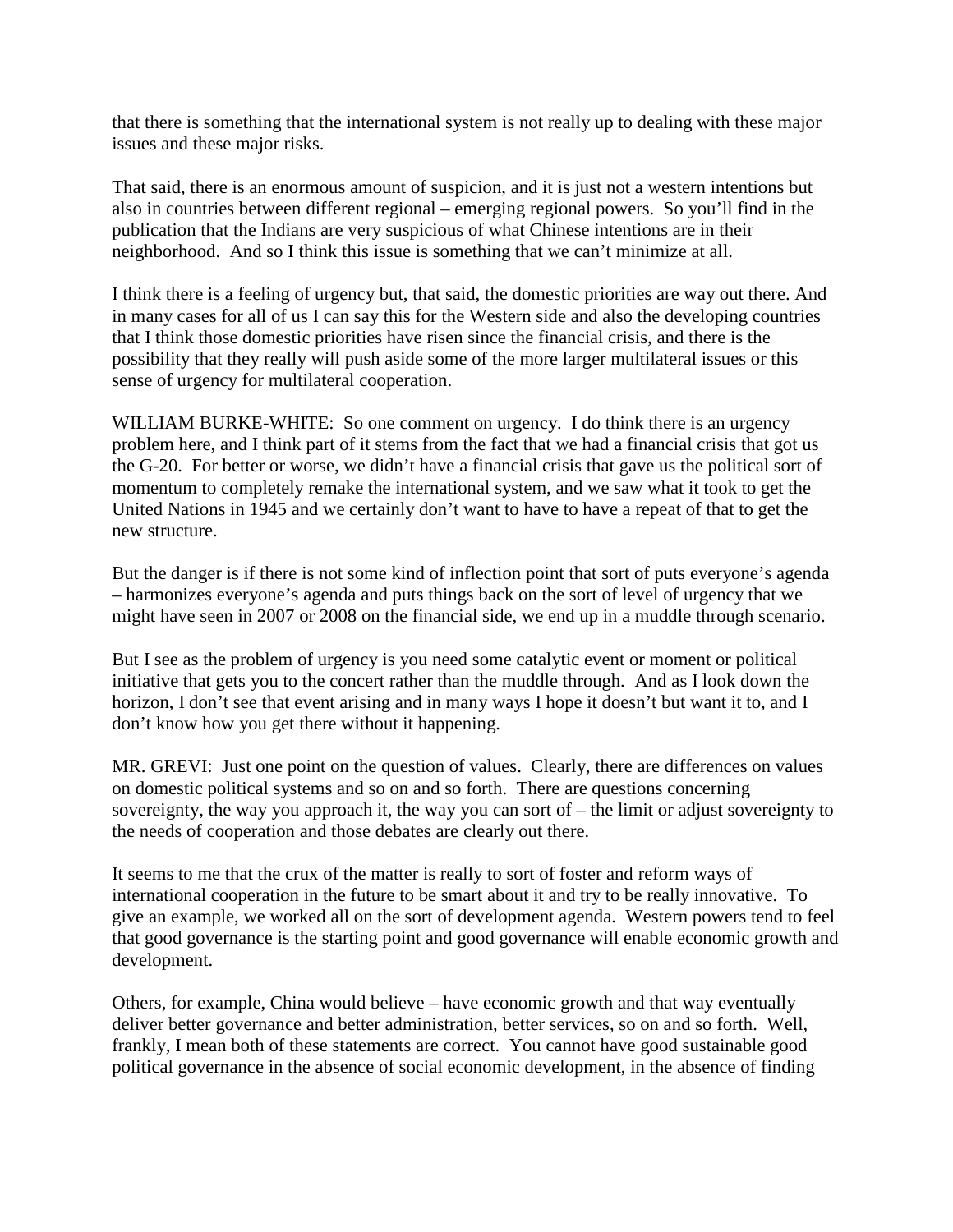sources of growth, more investment and you cannot have sustainable growth without an appropriate framework of public institutions and public structures.

In these cases, is there a fundamental conflict of values? There is a fundamental difference perhaps or an important difference in the starting points in the way of looking at these issues. But if one looks at the concrete metrics, in often cases questions of developments, questions of states' fragility, then there are interesting ways of cooperating – questions of, for example, engaging transnational networks, networks of officials, all the not, say, stopping at the headlines, at the slogans, at the different world views but looking actually at what our shared interests can be and try to cooperate on those

I have the feeling that if we addressed issues in this way, there is more scope and more potential for cooperation.

MR. GARRETT: Thank you, Giovanni. Now I'd like to open to questions and please identify yourself and your affiliation if you would. Pauline?

Q: Pauline Baker from the Fund for Peace. It seems to me that – is this on – that one of the major themes is political inclusion if you want to wrap it all up in a package. I wonder how much your conversations worldwide included people who are in the Muslim world who speak for the more radical elements, who are deriving some of the conflicts in the world and some of the elements that are driving the divisions that you identified and how some of the people you did talk to, the more moderate elements, regard the issues that the Muslim world are raising questions of justice, inequality, anti-Western values, et cetera.

And the second thing is there's been no real mention of the U.N. The MDGs are on the front page today. This is a very controversial issue. People – there's an article in the Washington Post today saying the U.N. is becoming less and less effective. Do the countries that you've talked to, the emerging powers see the U.N. as a vehicle that can be reformed and be a more effective instrument, or is it simply going to be the only forum through which you can get some political legitimacy but not very effective in their eyes?

MR. GARRETT: Who wants to take that one? (Those on ?).

MR. BURROWS: I can start maybe, Giovanni and even Bill add in. I mean, you know, one of the problems we have when we go out is I mean here we are two linked governments. So the kind of exposure we would have to real radicals is, you know, absolutely zero. We do and we certainly that was the effort in the Dubai meeting is to understand the divisions within the Middle East.

And I think there were some very important messages there that in some ways surprise us. I mean certainly we had quite a few women in that session who felt very let down by the U.S. on U.S. not in their mind anyways pushing hard enough on democratic values. And so that in a sense they're not being somebody on the outside that could push for equality within.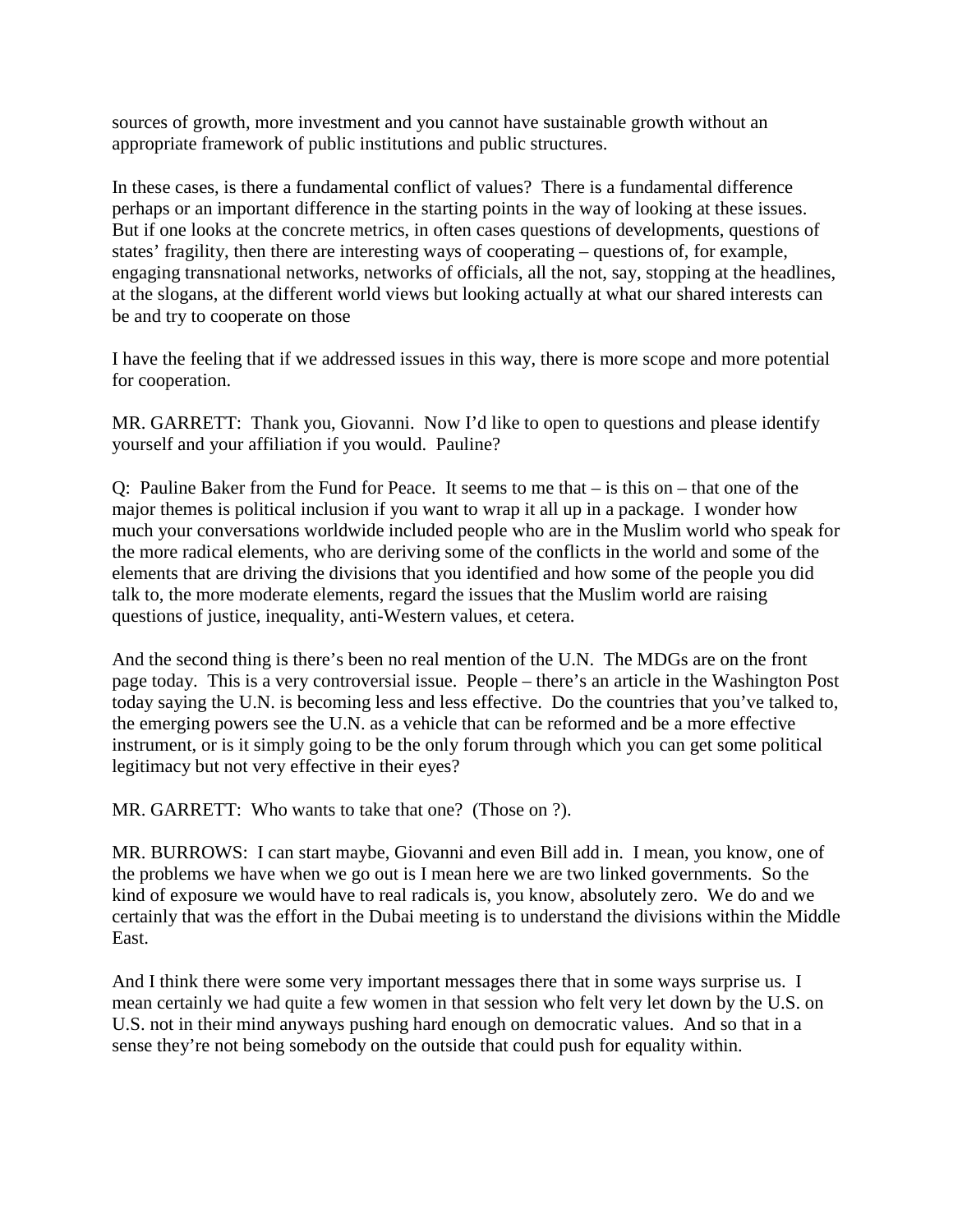At the same time, I think generally this issue of legitimacy more than, you know, on the western side it's the problems, the risks and so on, but then it's still very much the legitimacy which gets back to your inclusion question. And so, yes, I think in some ways on the U.N. when we talked about that, they still see that as the legitimate body. There wasn't as much talk about the effectiveness but more, you know, who is in the Security Council, who has the powers there, when are we going to get invited to the high table.

And to an extent, you know, we came out with the message of the G-20, here's a flexible body agenda setting. I mean they were much more this is a cross, a lot that means fixated much more on this issue of legitimacy and actually being there at the table in the formal institutions.

MR. GREVI: Yep, I mean, this is the case. I mean we have pride in the space of this report to look at some of the developments, evolution of global governance there. So as in novelty promising, we were not comprehensive in dealing with all institutions in a sense with the debate that has been going on for a while on the U.N. reform.

But Matt is absolutely right: We have not seen an alternative plan to the U.N. We have not seen a sense that the U.N. will fade into irrelevance. We have seen instead a considerable sort of confidence in the U.N. as the most legitimate body and as a body which has to be brought into cooperation with some of the more informal structures of governance which we have mentioned – for example, the G-20. There, I think, there is an important dimension of evolution, the extent to which the U.N. family and these informal groupings can cooperate, can talk to one another, can find a good division of tasks or perhaps completion of tasks between them, I think, is very important.

But certainly the U.N. features quite high in the world views of most of our interlocutors and of course in the case of the European Union, too, with the ambition of a more rule-based international order.

But there is a sense that the U.N. had not only to undergo considerable reform and not necessarily at the top level of the U.N. Security Council including through its departments, and that the U.N. will be all the better able to deliver to the extent to which it would be able to cooperate with different sort of formats of global governance – some of which we have mentioned.

#### MR. GARRETT: Back there.

Q: Thank you. Sonya Michelle (sp), director of U.S. studies at the Woodrow Wilson Center. We've heard a lot about the brain drain in the past. But there's an emerging problem and that's the problem of the care drain – that is, the migration of women from developing to developed countries to perform care work with children and elders, which is becoming an increasing need as more and more women move into the labor force in the developed world.

I wonder if that was an issue that you addressed at all, and, if so, do you see any sites where global governance might be emerging on that issue.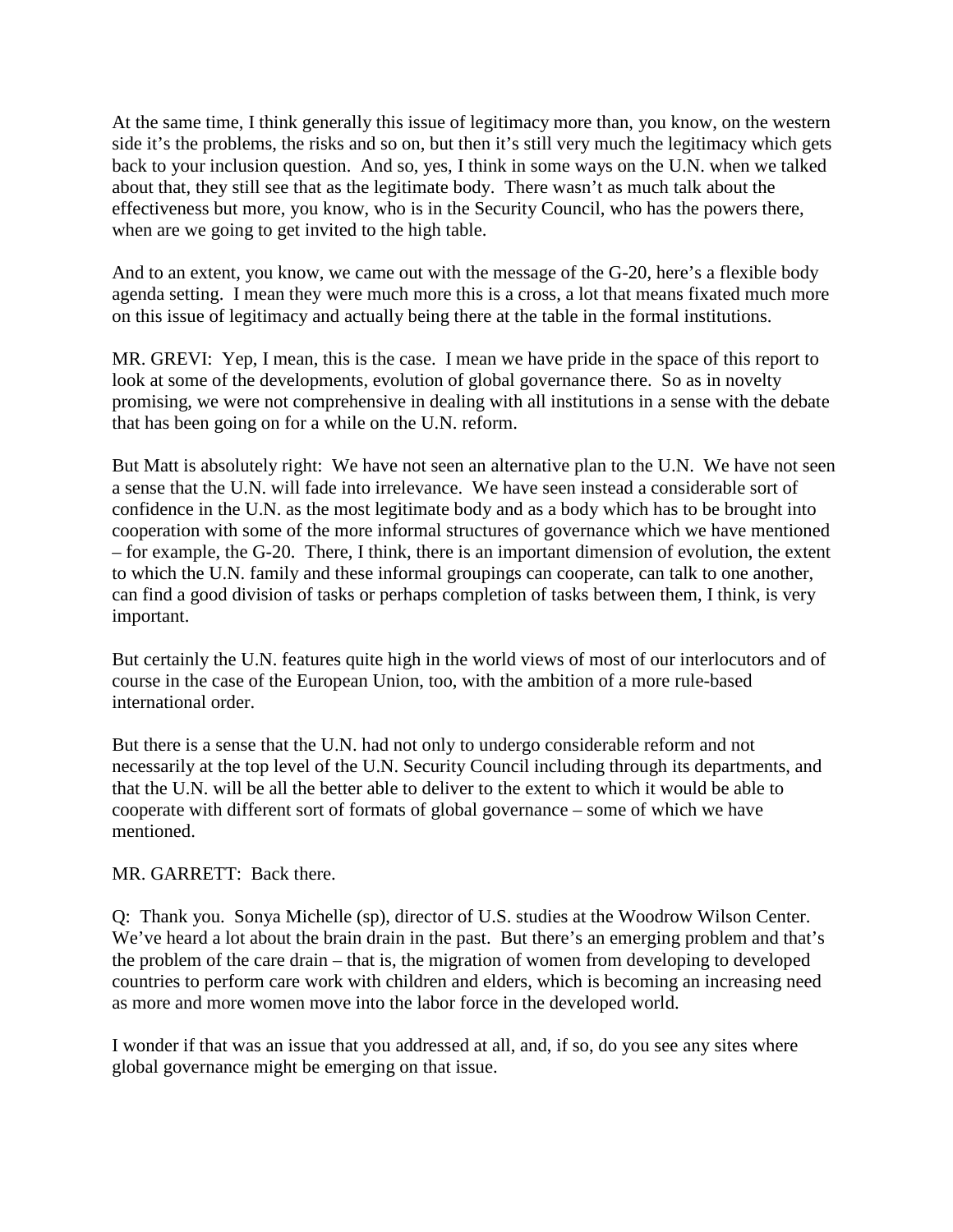MR. BURROWS: We – I wouldn't say we addressed directly the caregiver, I mean, other than of course we talked in this work and the other about the aging societies in the west. But we did, if you look in the section deal with migration and this issue really of which was, I'd say, in the brain drain category, lots of societies losing enormous numbers of skilled and highly trained to the developed world and then how, you know, this is double-edged because in many ways they are the ones also sending back remittances, so giving a boost to development at home.

But over the longer term, that drain, particularly if it gets  $up - I$  think we have a figure of 15 percent or more, gets over a certain limit, then it actually becomes a drag over the long term on development.

So that's the kind of look we were at that particular issue. And I think the point we were trying to make is that the discussions on migration in this kind of general above the domestic is one that we really have not had and where we actually maybe need to address much more. But that politically and in a domestic sense, I mean this is usually a highly explosive issue and it's very hard to boost it up to this multilateral level.

# MR. GARRETT: Burt?

Q: Thank you. I'm Bert Keidel (sp) with the Atlantic Council and Georgetown University. I want to ask a question about the urgency issue. It seems as if I read through the report quickly, and I don't see any sort of headings on who takes the lead. It's as if we all get together in a group and decide what to do when the preponderant power in the world that could lead is the United States.

And so I wonder if there isn't some way to gear our thinking about the future and what it can bring away from one that sees China as perhaps a cheater – it's the one that's emerging most rapidly, but rather as a natural spread of the scientific and industrial revolution and that, therefore, the United States' own national security depends on recognizing this sort of natural evolution and taking leadership in reforming institutions, giving up some of its sovereignty, and doing the kinds of things that serves its interests in the longer term.

Otherwise, you get just the muddle with everybody looking out for themselves. Is there somewhere in the report or in your thinking about taking leadership and doing the kinds of things that the United States is leader of, the creator of the United Nations and other institutions in the past?

MR. BURROWS: If you actually look at the conclusion of the report, we basically say that it's going to be up to the West and roughly principally the U.S. to take the lead – that, as I said before, there's this – everyone agrees that the international system isn't up to the task. But their interests tend to be more domestically focused.

But the problem, you know, as we were just discussing, is even for the U.S. there's some domestic questions how to proceed and that our own domestic priorities are in some ways getting in the way – and could be getting in the way.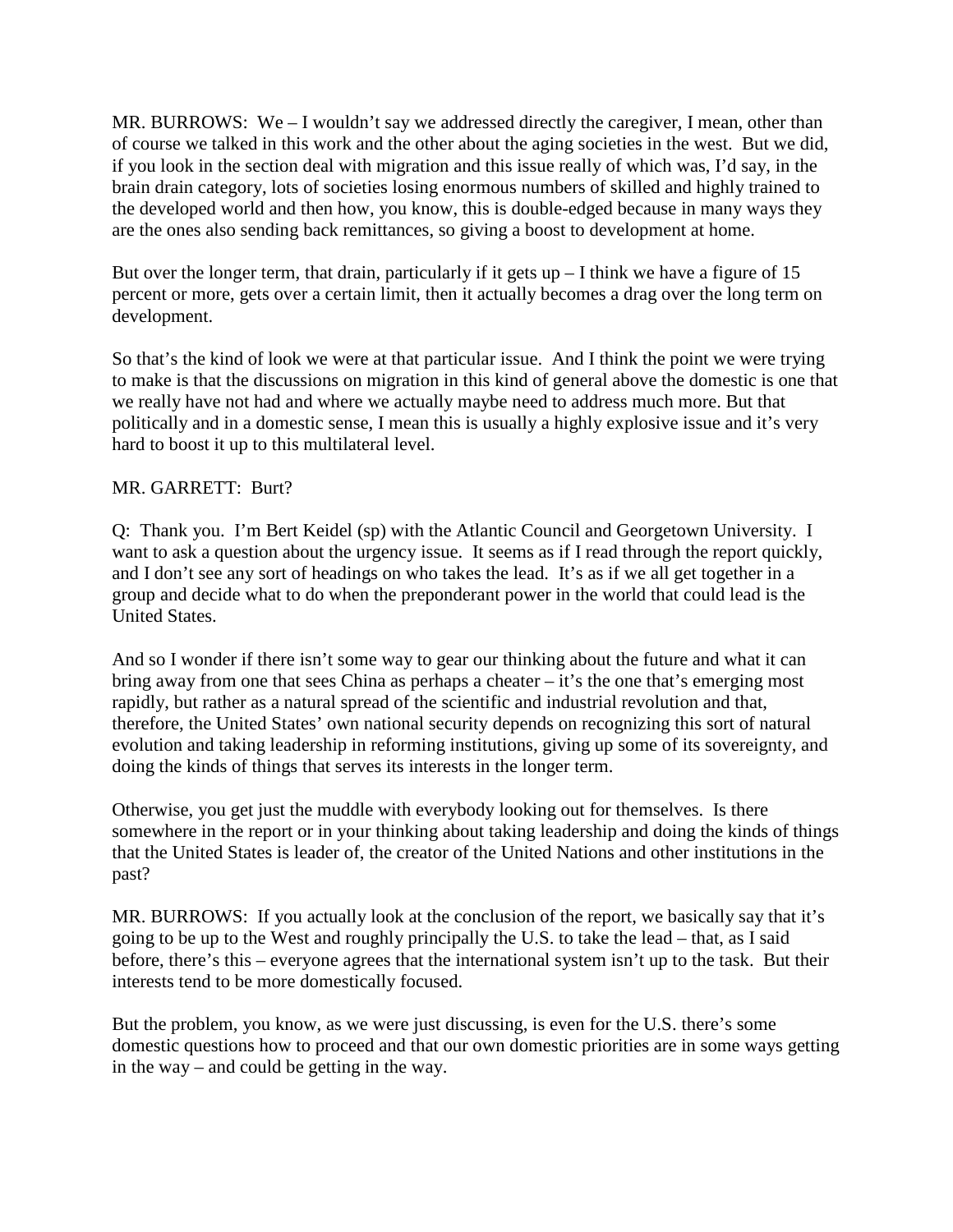MR. BURKE-WHITE: Just let me say one brief word on that one which is to say that at the same time there was a perception that we heard a lot of, well, the U.S. leadership is somewhat skeptically viewed in some of the countries we were talking with . So on the one hand, they're looking to the U.S. to lead. And then on the other hand, as soon as the U.S. does, that in some ways can buy us their perceptions of whatever the thing the U.S. is leading is.

So if there is a tension there and we need to find ways of making sure that sometimes the U.S. is leading but at other times other states are also playing a leadership role.

Q: I was looking at the – Dieter Detg (sp) at Georgetown University. I was looking with some fascination at a chart here on page 11, and it talks about the new international lineup in 2025: "Power is a percentage of global power." And it shows a fascinating picture.

You have a decline of the United States quite dramatically, you have a decline of the E.U. in power, and you have a rise and growth of Chinese and Indian power – everybody else, a little even and not as dramatic. But I want you to comment on this because what makes you so sure that Chinese growth of power is going to be linear, and would you have to somehow add some qualifications to it? Same I would say about India.

And the other question is, too, why is the assumption of a linear decline in the case of the United States so sure and also in the case of Europe? And I'm looking forward to your comments. Thank you.

MR. BURROWS: Yes. Well, you know, obviously when you look at this as a model that a colleague of ours at the University of Denver has put together, we have used it before on the global trends work and it's based upon different factors. And obviously, you know, you're looking at linearly on these factors. And you can construct ways, yes, that China could falter, the U.S. could falter, or be boosted back up in terms of growth and those changes would be different.

I don't – I think there's a, you know, in terms of the consultations we have, there's over 15 years, the trends in terms of continued Chinese and Indian development look pretty good. So that I think overall, you know, in our estimation and in the estimation of a lot of people, it is more likely to be in that role than in some other.

And I think, you know, this is a case always that you have to weigh risk. I mean if you want to wait around hoping that China collapses or India collapses and you may not have to deal with the inclusion problem, you know, I don't think that's a risk you want to take. So and this is a representation. We know it's not going to work out exactly that way. I would say also where I would have some personal problems with the graphic is that because it factors in the military, you'll notice that Brazil, the amount of increase in powers is fairly small. If you change some of those variables, you'll actually see Brazil and some of these other states outside of just India and China that actually are likely to grow in power.

MR. GREVI: Just to have a word on this, I agree with Matt. Essentially, that gives you a sense of direction and perhaps one may say of destination. Then exactly how you get there, it could be bumps, there could be busts, there could be ups and downs.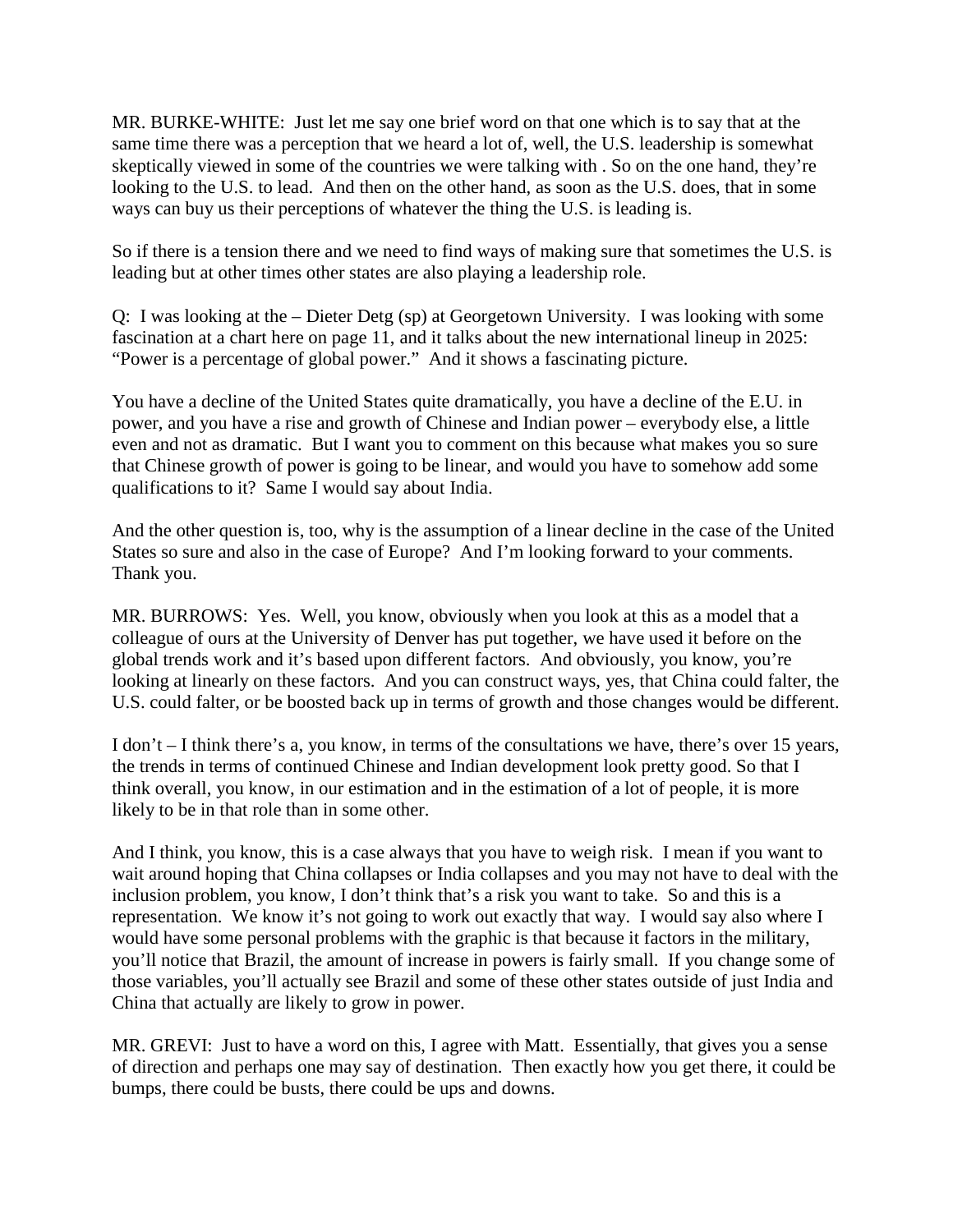But whatever breakdown of the sort of growth part of China and India may happen, it should be a pretty catastrophic and traumatic one, really major tectonic turmoil and shift at the domestic level to interrupt what is the sort of overarching trend of economic growth and raising living standards, what is being called the sort of convergence of GDP per capita and living standards between emerging countries and advanced ones.

And, likewise, without perhaps dramatic shifts, there is a certain trend which I think is presumably a reasonable one of relative decline or slower growth, shall we say, of U.S. and European Union. But then, of course, once you say that and once you have those types of indicators, the really interesting question is, what will power be used for? I mean, once you have accumulated 20 percent of global power, what kind of country will you actually be and what kind of international behavior will you actually undertake?

In the case of China, for example, the question as to whether and how this growth path will continue is a very important and interesting one. Sometimes I have the feeling in our debates we forget in 15, 20 years – assuming that more or less Chinese growth continues – China will be – age-wise – will have a structure which is not too dissimilar from the structure of the United States and some countries in the European Union; that is, a median age that grows considerable problems of support of welfare state, considerable social issues to deal with, retirements, perhaps more of a country relatively at ease with itself and more prepared to work for the preservation of the functioning multilateral system that we may envision now.

So that graph gives you sort of the beginning of a picture. But then the interesting thing is, of course, not least with a view to the scope for global governance to look at the type of power that those countries will represent and the way they grow is a major component of that.

MR. GARRETT: He'll be next. You go first and then your neighbor will be next.

Q: I'm Gary Mitchell from the Mitchell Report, and I want to ask a two-part question. The first has to do with process and the second has to do with a substantive issue on which you touched but not much more than that.

The question about process is whether in the process of doing this work you consulted with or incorporated the thinking of efforts very much like this that have preceded yours. And I was thinking about the Managing Global Insecurity Initiative that Brookings and Stanford and NYU put together that had a very first rate international and national panel and came up with quite substantive agenda. I can't comment on whether it was the right stuff or not. But the point is there was a huge amount of thinking that went into this very same set of issues it seems to me that you're looking at.

So I'm interested to the extent to which that has been part of the process or will or should going forward. The second has to do with the question of climate change. And I reference just briefly an exchange I happened to watch this morning on a show I try to watch not too much called "Morning Joe" in which two giant egos were discussing the same subject, Dick Holbrooke and Jeffrey Sachs. And the subject was the floods in Pakistan, and Richard was acting as you would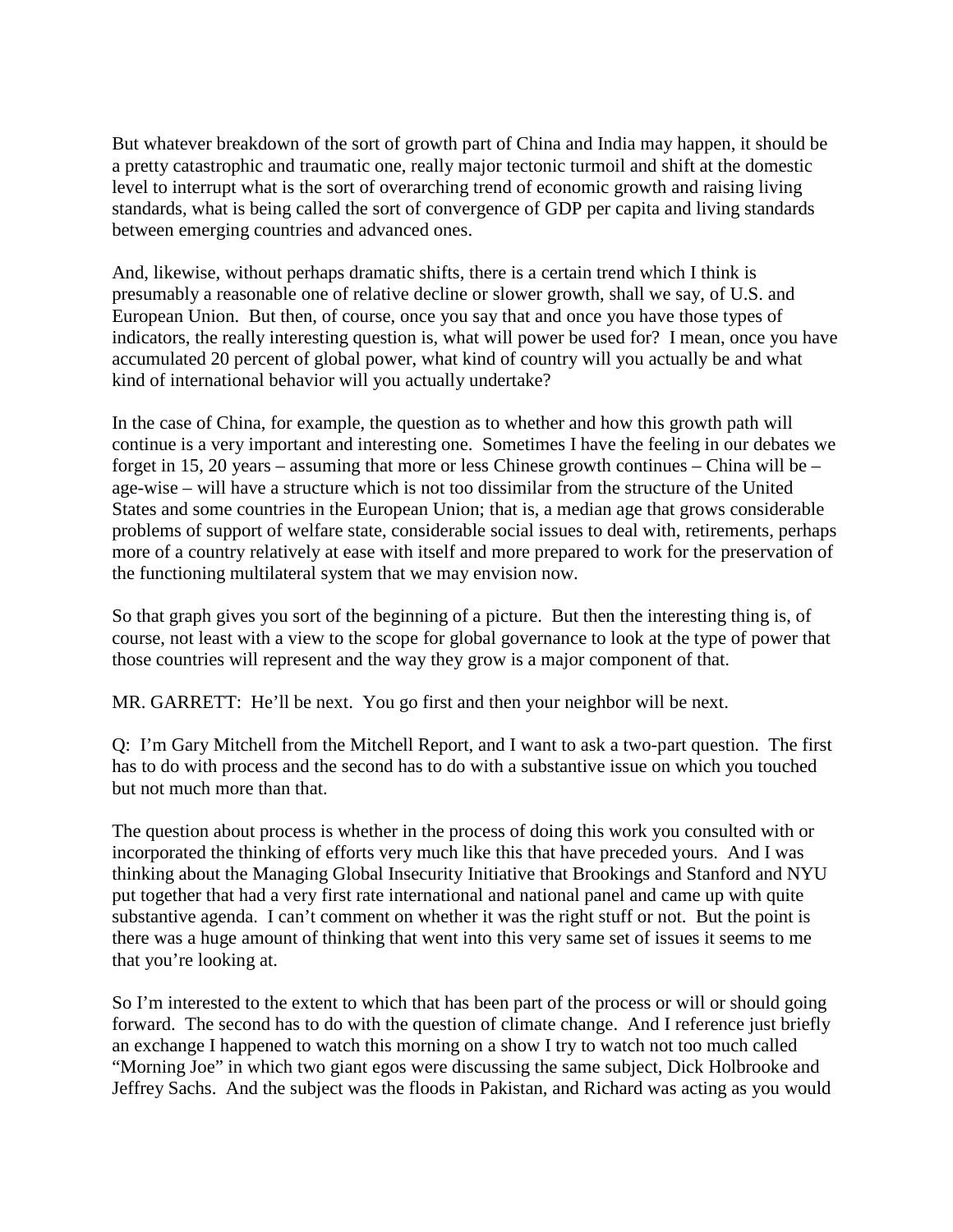expect diplomatically about the scale of the disaster and the need for people essentially to put the shoulder to the wheel and deliver the money.

Sachs, of course, took it as an opportunity to say we know that these kinds of disasters are going to be a central part of our future certainly through 2025 and owing to climate change, and that we've seen a raft of them. We're going to continue to see more and more of them. And I guess – and the question that I want to ask is, is that something that this group in its discussions found to be a topic of major concern, minor concern or somewhere in between – the overall impact of these kinds of global disasters.

MR. BURROWS: Okay, I can begin and say first on the process that, yes, and if you can look in your book there you'll see Bruce Jones and Alex Evans and David Steven, who were very much part of Brookings, and we relied on them for some of the analysis dealing with resource and climate change issues and a lot of what is in one of the annexes has to deal with it.

We also quote them in terms of some of the surveys that they conducted in the emerging countries about – which dovetailed with what we were getting in our sessions is growing worries about the resilience of the international system. And I think on a disasters, again I would say, you know, a lot of these meetings happened before the Pakistan floods. In fact, most all of them I guess did that, yes, we talked about it and, yes, they certainly agreed.

Some of them have, you know, a lot greater understanding and a lot more fears and concerns. But I think it is one of several different issues that they are thinking about and, again, we got a lot on the inclusion issue, the degree to which were their concerns really being taken into consideration. I'll leave it. Giovanni or Bill?

MR. GREVI: Just briefly on this question of climate change and the consequences and the impact of climate change and the need to meet and mitigate that, yes, I would say on the whole featuring very, very high on the list of priorities.

But, interestingly, this is one of those subjects where once you state this is a problem, the ways of going about it have a strong political dimensions. There are questions that I would define as substantial legitimacy as opposed to procedural legitimacies – not a question of being represented on a panel on climate change.

It's a question of who's responsible, who should do what, who should pay for what, technology transfers, and the fairness and equity and equanimity that you see in all these that came up which is part of what I tried to say is the difficult equation between a functional approach, going about problem solving and the political considerations that come into play when you look at these issues.

Having said that, yet another dimension where I think many of our partners appreciated the role of the nonstate actors, in particular in the – not only of course in the position of expertise because that's the typical case with the International Panel on Climate Change (sic), where that's topical, but also implementation of measures because after all great decisions and guidance at the global level have to be implemented. And often times in developing countries, the most exposed one at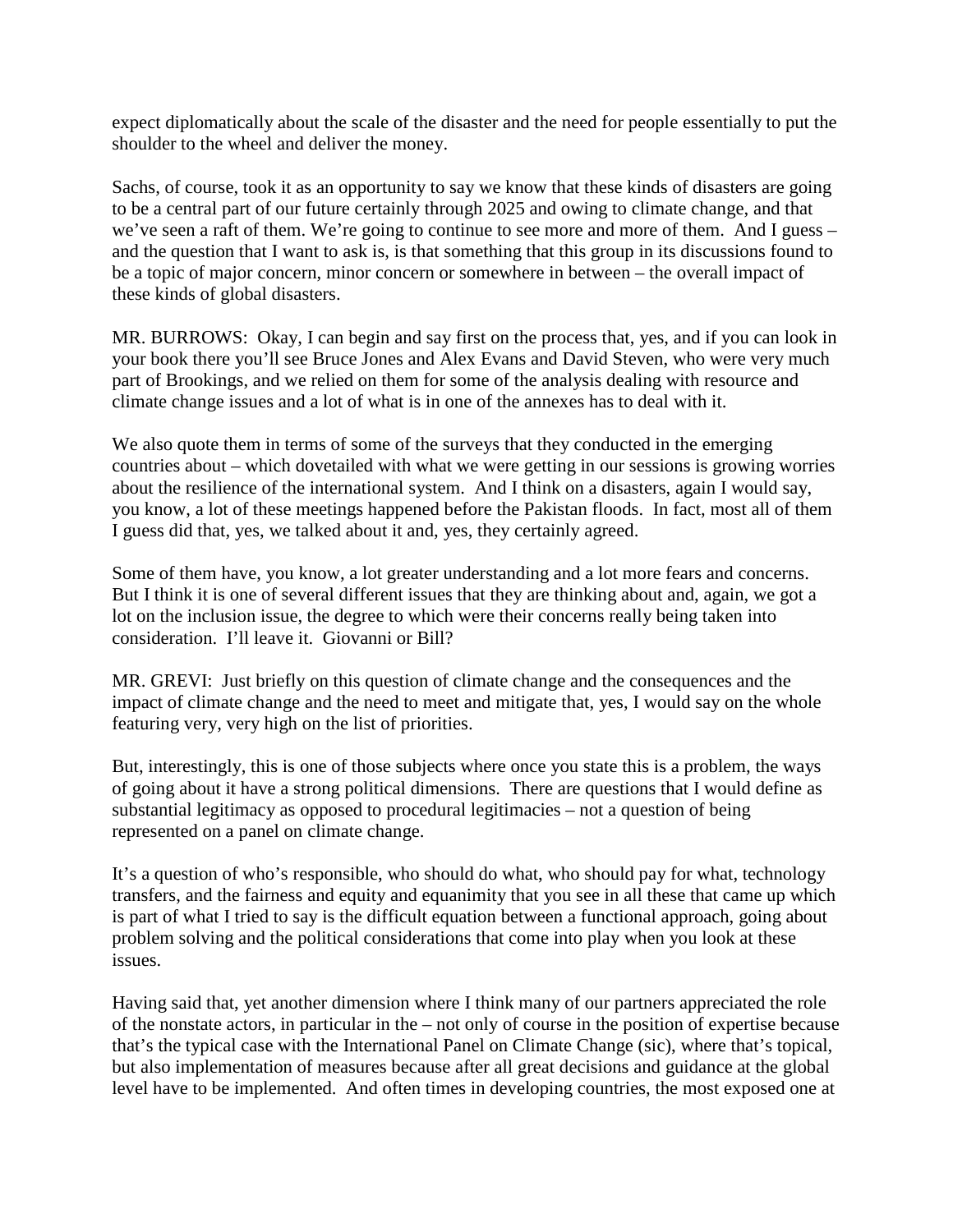the local level and there an opportunity for international cooperation by known state actors that shouldn't be missed.

MR. GARRETT: Yes.

Q: Thank you. David Colaho (sp) from SAIS. I wonder to what extent it would be fair to say that there's a certain presumption in this study that these kinds of international problems are resolvable in a fashion that is reasonably satisfactory to all sides.

Whether the extent to which you considered the possibility that – well, I mean, for example, in the economic relations between the West and China – given the enormous difference in living standards that still exist and given the environmental constraints on growth, which may or may not dominate the future but certainly it's not unreasonable to imagine they might; whether the economic conflicts can be resolved simply by more meetings, more structures or whether some of the more integration – some of the presumptions that we've all grown up with that the world gets better if there's more free trade and more integration; whether these things still apply at least to the same extent; and whether we should be concerned and trying to manage these conflicts not only with mutual integration but perhaps with a certain amount of mutual insulation that the old shivalis (ph) of integration are maybe not – will not be so dominant in the kind of future that may evolve.

I mean, to say it may evolve is not to say you would like it to evolve, but it certainly seems to be a possibility.

MR. BURROWS: Yeah, thanks for the question. I would say that we approached the project, you know, with that presumption, I mean, just that you would be able to solve these. I think personally speaking I mean when you get in and I think when you were talking about the environmental issues and these are the ones that we talk about in terms of resource issues that they are so large and so complicated that the worry is that, you know, they could tip the world over into either much more conflictual or as you were suggesting much more fragmented, much more fortress, everything around the world, and that it's very hard to really militate against that.

And you know, the effort in all these reports when you're doing them is to try to stay optimistic. So in a sense you stay on the presumption side. I think I was gratified that there was a lot more awareness of the threats, you know, in – when we went to these meetings. And that even though as we've been talking about all these problems of inclusion and so on rose up a lot, but there was an understanding not just about, you know how as we put in the title, how critical a juncture this is.

MR. GREVI: Just a brief footnote to what Matt says: Whether we had a presumption that these problems are manageable, can we resolve them, whether we can therefore continue to have an assumption of a better future and definite growth and growing exchanges, it seems to me that at least what I came up with from this project is that things may get worse before they get better in some ways.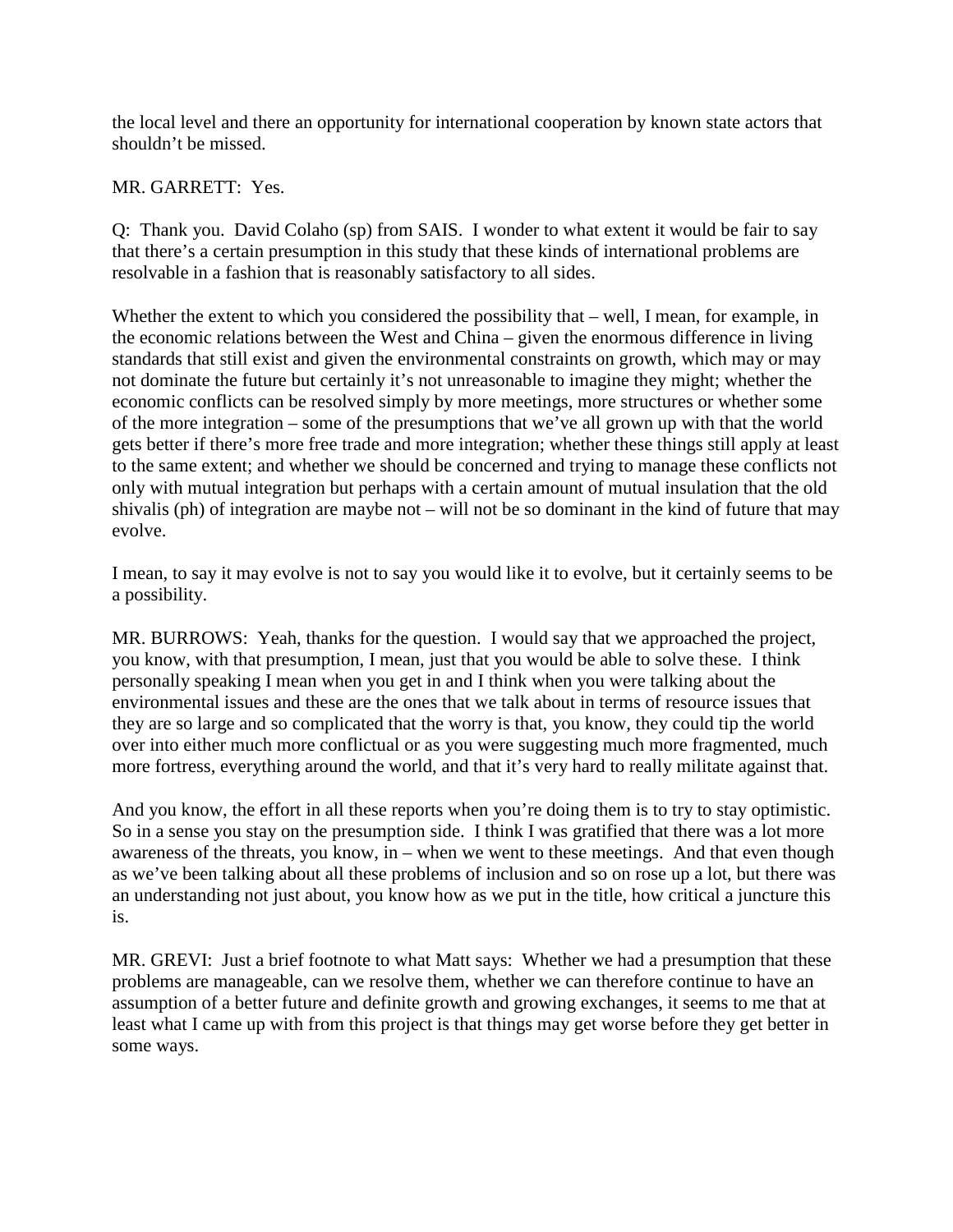And the question is whether we let them really get much worse. And on that, I have the optimism that I share with my colleagues whereby I think things will certainly become more complicated, controversial, contested than they used to be on a number of issues of international cooperation. It seems to me that the degree of vested interest of shared assessment of the big challenges – although with many different advances – is sufficient to lead us to believe that the main international actors will not let things slide into a deterioration from which there is no way back.

But, yes, more complicated international environment, more complicated international negotiation – that is part of the game for the near future, I would think.

### MR. GARRETT: Joe?

Q: Joe Snyder (sp), formerly with the Atlantic Council. I was sitting here listening to this discussion and wondering to myself how it would play in the "tea party". And I'm saying it a little bit facetiously, but it goes to the point that Matt has alluded to a little bit is when we get into this more complicated, more difficult world, many countries are not looking outward on how to solve them but becoming much more inward looking.

I mean, the G-20 was the product of the recent economic crisis, but so was the huge American deficit that looks like a big obstacle to our position in the future and the politics that goes along with it. Certainly, Europe's reaction seems to me to have been much more fragmentation, much more nationally inward looking.

And the question I have is during the discussions that you had with people all over the world, how much was that considered to be an issue. That is, you know, people like us pay attention to these big international questions and international cooperation. And yet, certainly in the democracies but even in a place like China, the focus often just turns inward and not outward towards cooperation. How much of that came up in your discussions?

MR. BURROWS: Quite a bit. I mean, particularly in the China case, we were, you know, at one point told getting our house in order is what we consider our contribution to global governance. And I think, you know, in one degree or another that most every other place, you know, had the same sort of worries and concerns as the domestic was really trumping anything on a more multilateral and international. But please – Bill, maybe, or Giovanni?

MR. BURKE-WHITE: I mean, I think it absolutely came up. It also comes up in the – the flipside of that, which is, you go to – like in India, for example, concern about the domestic political constraints in the U.S. affecting our ability to lead.

So I think it is  $-$  it was going both directions and it is sometimes hard to be able to tell a compelling story of what more the U.S. can do in this space. And I think that came up especially on climate change, where there was a sense of domestic constraint and the U.S. had precluded us from doing more on an issue that was very important to a lot of countries.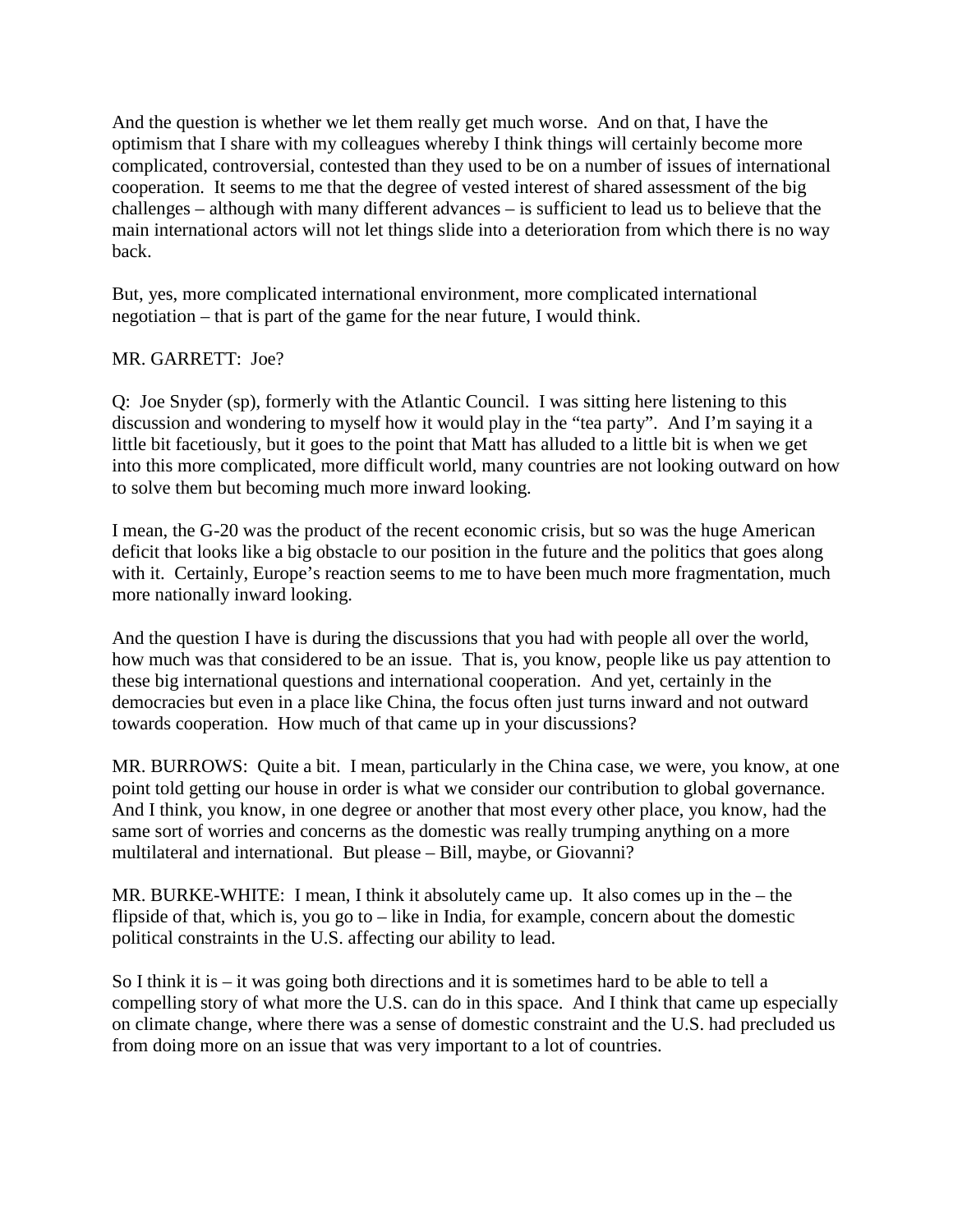So those constraints are certainly there. I don't know quite how we overcome that. I mean, we can talk a lot about what we have done and try to push others to do more but I think those constraints are very true and ever more so when we're in an election cycle, six weeks from it. I think this is probably not the ideal moment to tout global governance as the goal of the administration but something that we have to figure out also how we frame to our own country is critically important whether it relates to jobs or some of the things that maybe have more political salience at home.

# MR. GARRETT: Yes, Alan.

Q: Alan Loeb (sp), local attorney. The last couple of questions have focused on legitimacy and issues such as that, political issues. And I haven't heard any discussion about whether theoretical issues were considered at all in writing the report. I see that it's on a very tangible, practical basis. But it occurs to me that underlying some of the legitimacy questions is the issue of political doctrine or economic doctrine. In other words, if you rely on the free market philosophy that has had a resurgence in the last year, for example, and sort of has its continuation in the American political sphere you end up with "muddle through."

And it's because there are essentially doctrines that start with the ideal of the market as being a perfect model for behavior except for designated market failures. And it presents a model where, unless you can identify a market failure then you simply let the market go forward.

This economic theory, which is essentially taken as ideology in the United States, is something that creates a great deal of momentum. If you can think of it as physics, you have momentum for some physical thing travelling in space that won't deviate from its path unless there is a large force that causes it to deviate.

So I was curious how much you considered the sort of theoretical issue underlying whether you can actually get political legitimacy to use institutions other than the market.

MR. GREVI: My quick reaction is simply to say that in the aftermath of the financial and economic crisis, we have found, I think, in a majority of our interlocutors a sense that regulation is going to be more and not less important than in the past. And the role of public authorities in the supervision of economic activities – of capital flows, of markets, and so on and so forth.

So we have not started out with framing our approach and our dialogues in theoretical terms one way or the other. To respond to your question, my sense is that perhaps an exclusively or largely market-based approach has been put a little bit in perspective by the impact and the perception of the consequences of the economic crisis. Which also, actually, in some ways applies when one mentions the future of regional corporation and the extent to which free trade agreements at a regional level, increasing volumes of investment in trade at a regional level, the relevance of domestic and regional markets to support growth.

All of that which has been stressed to us as an important, let's say, development of the crisis may take us in a direction that detracts perhaps a little bit from globalization, the way in which it has been talked of and defined and supported in the '90s.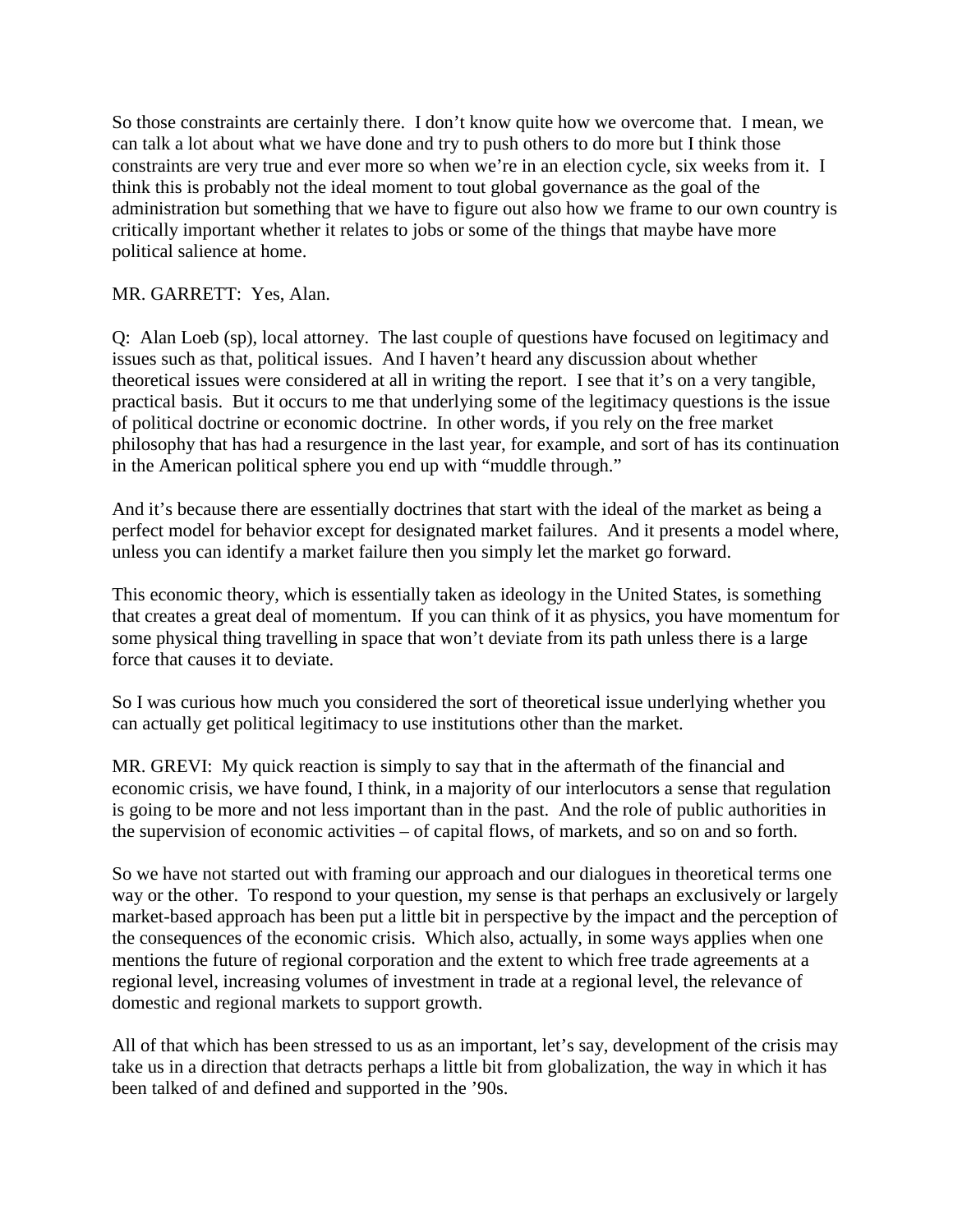But, once again, that is more my sort of reaction based on what I drew from our meetings but, no, there has not been a sort of doctrinal framing of the issue itself.

MR. GARRETT: I think we'll leave it there. Yes?

Q: Hi. My name is Michael Baranofsky (sp) with the German Marshall Fund of the United States. Thank you very much for a very interesting presentation and report. One of the policy messages that you mentioned towards the end was U.S.-EU cooperation. A couple of questions here: First, what kind of cooperation would you envision? Would you go as far as to suggest some kind of EU-U.S. caucus within the G-20 or is it something that would be not palatable to the other G-20 members?

Second question is connected to it: How do you think this cooperation would be viewed by others? And the third is, you know, how much appetite have you seen on both sides of the Atlantic for this kind of cooperation, some of the key issues that you identify in your report? Thank you very much.

MR. BURKE-WHITE: Perhaps I can start and others can then jump in. First of all, what  $I-I$ think it offers is a model for thinking about how we engage outward, which is to say that the U.S. and Europe share a deeper and more common set of values and ways of thinking about these challenges, I think, than anybody else that we talk to when we go out there. So having those conversations first I think makes a great deal of sense internally.

However, I don't think that should be done as a caucus within the G-20. I think the G-20 is a space where the last thing we want is caucuses, right? We don't want – and everywhere we went we had conversations about bricks and basics and IPSAs (ph) and every other possible configuration. And all of those configurations have some value to the members of them but those should not get imported into the G-20 because then the G-20 breaks down into blocs of various sorts.

So keeping U.S.-European cooperation is a routine part of what we do but not focusing it as a caucus within any other body I think makes a lot of sense.

How is it viewed by others? I think was actually surprisingly well-received. When we came to talk with – whether it was the Indians or the Chinese or the Brazilians, I think it was – you know, they appreciated that we were coming together, that we had ideas but we also had differences. And where we had differences we were, I think, willing to articulate that.

I think it allowed them to sort of recognize some of the similar trajectories in a way that, if the U.S. and particularly some of the parts of the world where the European footprint isn't as strong to sort of recognize the commonalities of our thinking on some of these. So I think overall it was well-received.

Was there appetite for this in Europe and the United States? We had a similar – not really a launch meeting but a process meeting in Paris. When was it? May perhaps, beginning of the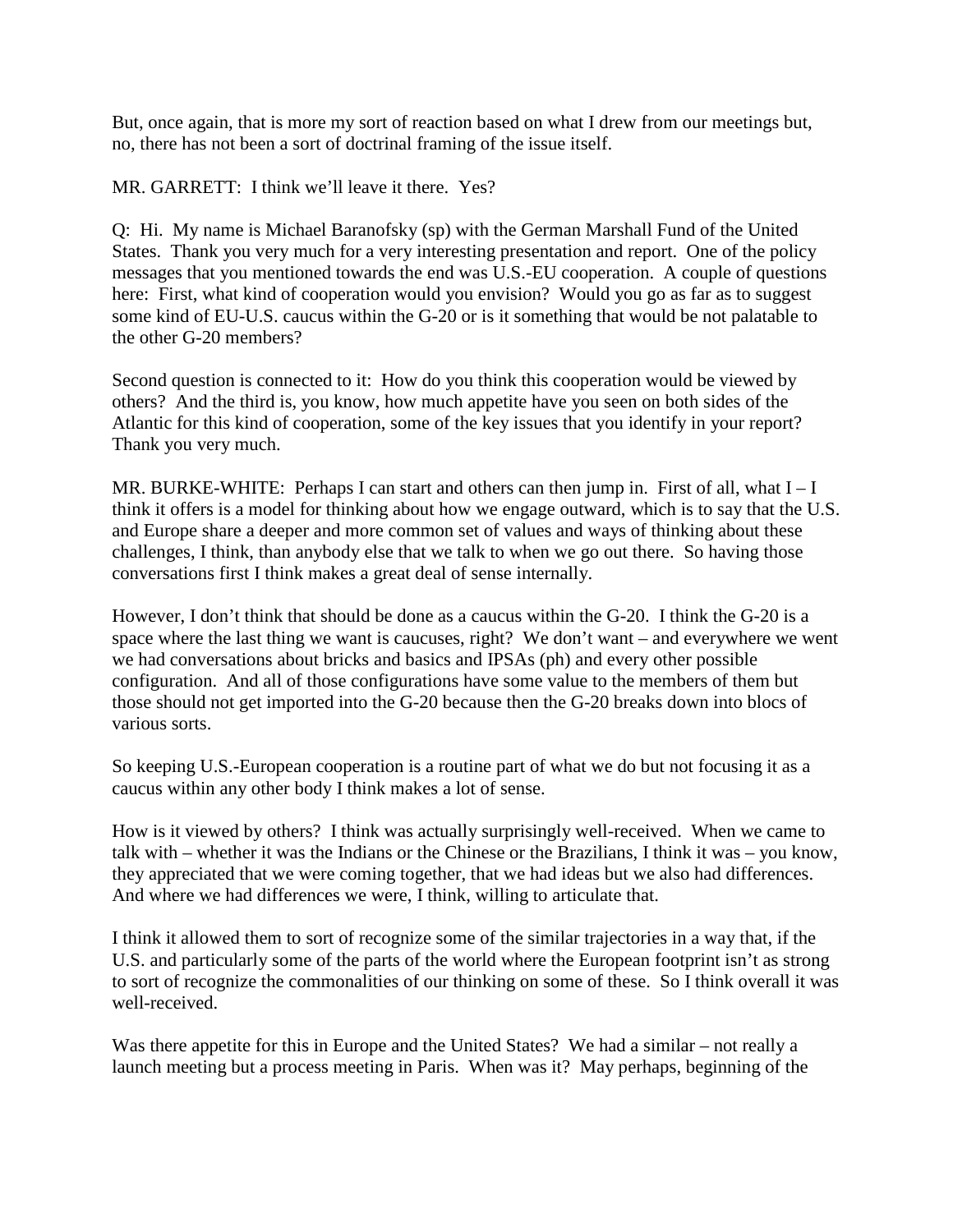project meeting also in Paris. And so I think we have made efforts to engage and reach out on both sides of the Atlantic.

I think the danger arises when that may be seen as exclusive of other kinds of engagement, which it shouldn't be. So ultimately, I think it was a very successful model of how to do this. It doesn't work for every issue but I think, particularly on this kind of a topic, a joint project with lots of conversation and consultation on both sides of the Atlantic and then outreach collectively can be a useful model.

MR. BURROWS: I'd just make a comment: When we took the Global Trends 2020 report around the world back in 2006 and '7 that it was disarming to people around the world that that report issued by the U.S. government looked at the United States as in relative decline and the rise of other powers. And that was just seen – I mean, an honest statement but they didn't expect that.

And I think the fact that – and it was certainly followed through in the discussions we had where the kind of honesty about it and the desire to learn from them, include them in how we think about it, how we evolve it, was rather disarming. And I think it was a good approach, but surprising and I think gave legitimacy to what we were trying to do.

MR. GARRETT: Yes? Get your mike there.

Q: (Inaudible, off mike) – consultant. And I wonder if the approach to the – any consideration was given to the geopolitical ramifications of the end of the Cold War. Did you consider that narrative and what did the various other countries – did they weigh in on what the significance of the end of the Cold War was? You see, we're looking for a continuity here into the future kind of thing.

MR. BURROWS: Well, we of course got a lot of – I mean, there was a lot of focus among our Russian partners on the end of the Cold War – the feeling on their side of a unfairness of how this worked out. But surprisingly, I would say – and we had – this was far different than it was two years ago when we were there – not on this report but on a similar consultation. And in these meetings, I mean, they had figured out in a way that they are going to have to move forward. And their worry much more was how to fit into this globalized world and not be marginalized.

So they recognized it and you'll see this in the report that China is going to be the biggest economic power. They talked a lot about reorganizing as they have put forward in their own proposals the Euro-Atlantic space. But essentially, it was a far different reception than, as I said, we got two years ago when, at that point, the first thing that we briefed – this was the 2025 report – we briefed it in the Kremlin. And it started off with you're sitting in the seat where NATO Sec.-Gen. Werner (ph) promised us that NATO would never expand to the east. We never got that on this trip.

MR. GARRETT: Well, I think this is the last question. I think you're –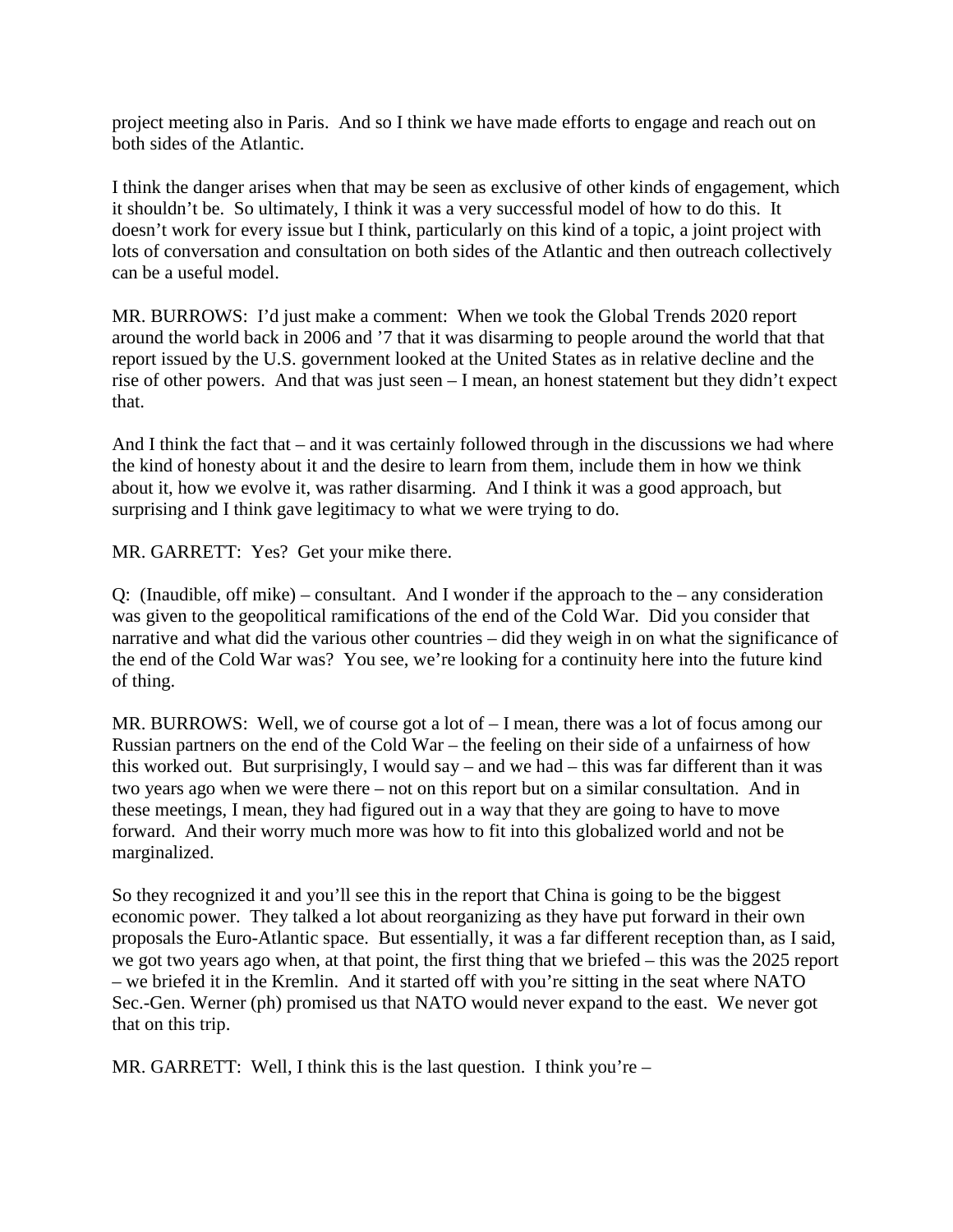Q: Nick Ballasy with CNSNews. Just wanted to ask, since you said the U.S. will have to take the lead on this – have any of President Obama's policies done anything, in your mind, to advance a global governance? And going forward, what recommendations do you have for the White House?

MR. BURKE-WHITE: So I think that one's mine to take. And I would say, President Obama has done an extraordinary amount to advance the sort of issues of global governance, recognizing the political constraints that I mentioned earlier in response to a different question. I think some of the things that are most obvious there is obviously the decision at Pittsburgh to elevate the G20 as the premier forum for international economic cooperation. That was not a foregone conclusion by any means. And that decision was made.

Secondly, a real engagement in the Asian architecture space, which is critical to global governance, because it's the space where I think the governance institutions are most contested and in need of a great deal of work. In the human rights space, the decision to reengage and become a member of the Human Rights Council – and again in the U.N. space there. And a lot of attention from Ambassador Rice to trying to make the United Nations' structures more effective.

So on all of those, absolutely. But I think more broadly, it has been the president's sort of willingness to talk and engage and question openly how we – you know, what the role of the United States ought to be in leading these institutions and in being parts of them. And you know, right up to Copenhagen where we – you know, he had to go and personally put a great deal of political capital on the line to get any agreement at all, which both showed the possibility of what can happen when the United States takes these kind of governance questions seriously but also the limits of the architectures that we have available.

So absolutely, recommendations going forward – keep this issue on the agenda. Look at the institutions we haven't yet dealt with, whether it's the IMF or the Bank where work still needs to be done or New York, where we're looking at a general assembly right now and saying, hey, we have GA meetings this week obviously. Where does the U.N. go and what's its role in this? How does the G-8 and G-20 and U.N. work to advance these issues? So there's much more work to be done would be my message to my friends across town.

MR. GARRETT: Any other comments on that? Alvaro de Vasconcelos, would you like to make some closing comments, the director of the European Union –

ALVARO DE VASCONCELOS: Should we switch?

MR. BURKE-WHITE: Oh, I was thinking you'd go right to the podium if you like. It's all yours. (Laughter.)

MR. DE VASCONCELOS: Okay, good morning. Let's say, first off, my pleasure to be here and to have been able – our institute – to cooperate with National Intelligence Council and with Atlantic Council on this very interesting project. And as I was asked to close this very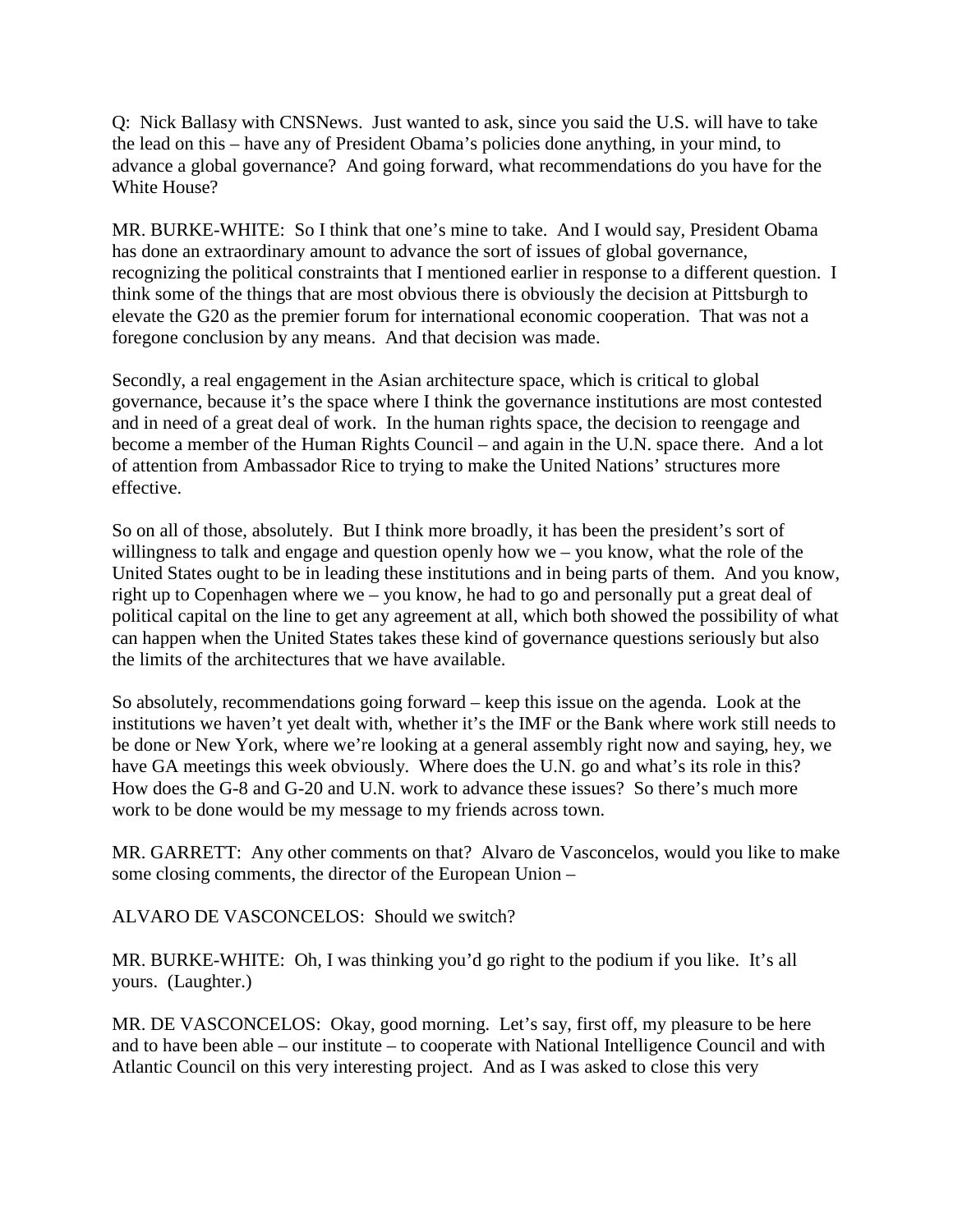interesting debate, I thought to bring forward – let's say – a more political orientation or recommendations or conclusions that I took from this report and from this debate.

Those recommendations have to do with something that I think is at the heart of this report and of this initiative that it's very well-kempt. It's understanding in Europe and in United States that we need to adapt to a world in which the EU-U.S. alliance is no more decisive. We have spent years thinking that when the Europeans and the Americans would come together, most of the problems of the world would be solved. And today, I think we came to the conclusion that this alliance is not decisive; there are problems of the world that cannot be solved just by Europeans and Americans together.

But more perhaps that there will be moments – and we should accept that in Europe; perhaps it will be more the case for the Europeans to accept than for the Americans – where this said alliance will not even be indispensable, that there will be topics where the America perhaps will need more China to solve a number of problems than the European Union. And we need to accept that as part of this extraordinary change that took place.

This being said, I think we all agree that if the Europeans and Americans would agree, that will have an external impact. So I think still it's a very important relation but not the decisive one and not always indispensable. And I think this is the (advice ?) of this very interesting exercise is to accept this idea and to start looking, how do others see the problems of the world and how they could be engaged in solving them.

And from that, I took five basic ideas. The first is the need to define the right agenda. This was part of this discussion. What is the global agenda? We have lived in a period some years ago where the security agenda was overwhelming, that everything was concentrated on the fight against terrorism. And when we go to these countries – and as you have done and as we have done with this exercise – we realize that more or less we have all the same strategy today. That is not a security strategy; we are not preparing to the next war with our neighbors among the big powers.

We have  $-I$  would say – more or less the same strategy than China. China has a strategy of peaceful rise where it puts the accent on economic development and becoming strong power through development. And I would say this is the strategy of the European Union clearly. It's one of soft power, of peaceful rise – if the European Union is rising; and I think so. So is that a strategy of India? Certainly it is, even if India has a lot of problems with its neighbors.

And is that the strategy of the United States? That's the big question. But if you look now to the new American security strategy, I would say that is also the strategy of the United States. I'd put accent on how to face the financial crisis, how to create jobs in America – jobs, jobs, jobs is perhaps the main priority today. So in a certain sense, there is a convergency of economic, development agendas between Europe, the United States, China, India.

Russia is perhaps a different case. But certainly it is the case of Brazil too. And if this is the case, the agenda is what I could – the basic agenda is no more the security agenda. It is a soft agenda. It is an agenda that is concentrated on climate change, economic development,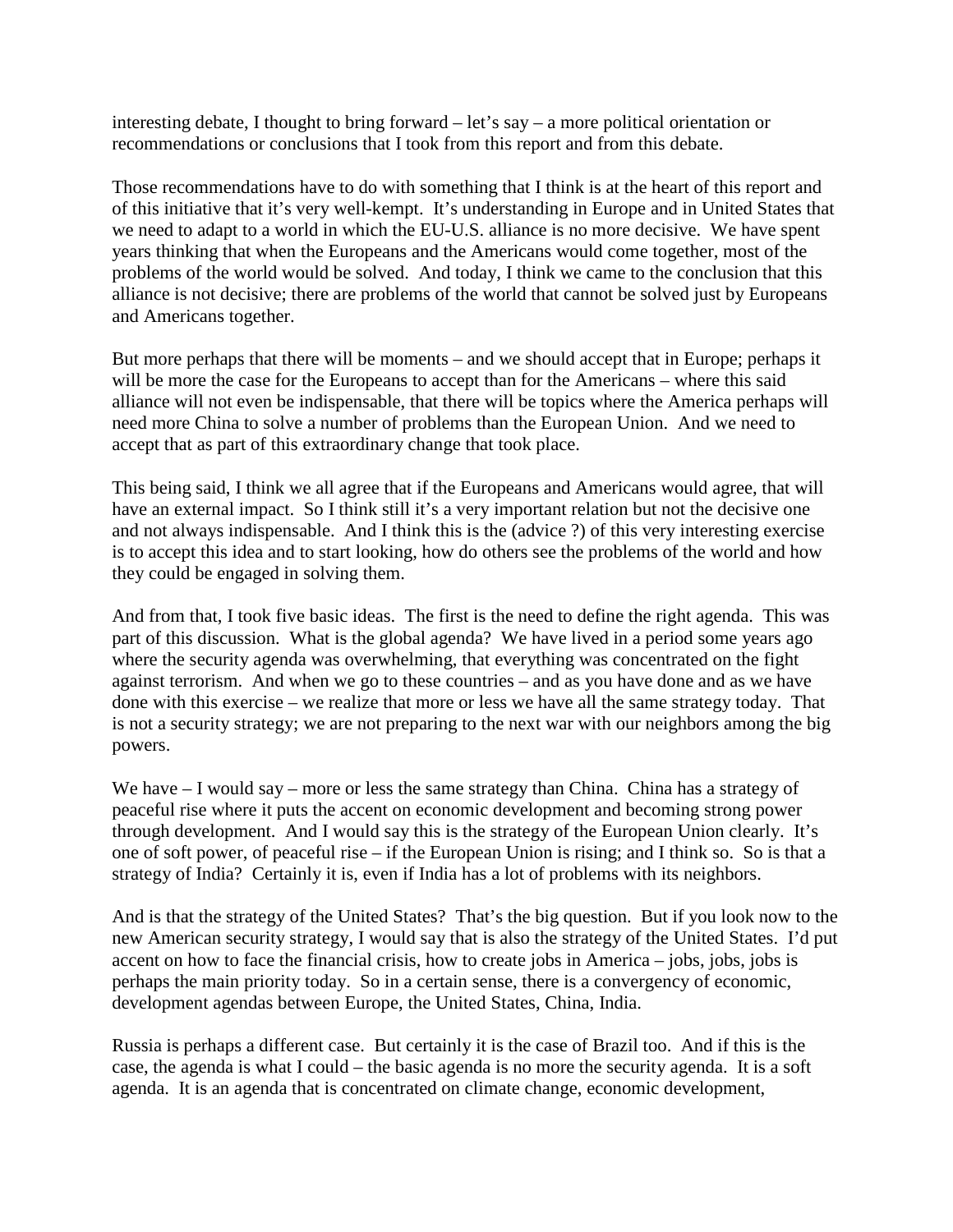innovation, competitiveness, energy, on a number of soft issues that we are very comfortable in Europe with that because this is in fact the international agenda of the European Union.

And I think that is in a certain way my first conclusion, you know, to find the right agenda. Because we can go wrong completely if we define – (inaudible). For instance, if we think that our agenda is to prepare to the next war between the democratic nations and the authoritarian regimes, we'll be creating a kind of new bipolarity between the Western world, India, Brazil, on one side; China and Russia on the other. So to get right the agenda, I think, is very important.

The second is that we need to define a strategy, if possible a common strategy, between the European Union and the United States to deal with this global problems. And we say in Europe that this right strategy is what we call effective multilateralism.

We have not invented – in fact, this was a term in a certain way transformation of the agenda that Madeleine Albright has called assertive multilateralism. It is a multilateralism that is turn to solution of problems. It's not to balance power. It's not to balance the power of the United States or create norms and rules that will make it more difficult to act. It's to create norms and rules that will allow us to deal with major global challenge and global problems.

And this is a very difficult agenda that we can take from the report, from other exercise, with the new global players, because for them, multilateralism is still a very sovereignty driven approach. They look to multilateralism as a way to balance power of the most powerful, in a certain way, of the United States. They have a very traditional vision of multilateralism.

But the reason there are now a very interesting debate about responsibility. Should China and India, as they rise, and Brazil – also this Brazil, debate exists in Brazil – assume more international responsibility? And you add all this very interesting debate about responsibility to protect. Should China assume more responsibility in relation to Sudan, to Darfur, to South Sudan? Or should – and how to engage China and India in the same perspective of multilateralism, of a common strategy for global governance, I think is a major – or should be a major objective of the U.N. and the U.S. because on this I think there is clear agreement between the U.N. and U.S. today that this should be the strategy.

The third recommendation that I would take is to accept to share power. I put this in a slogan if you want. It's "no participation without representation." It's very clear that these states, as they rise, they want to share power. They want to have a stronger say in international organizations, even if they do it in a cautious way.

You know, for China, the world is still a world in transition. They don't say it's a multipolar world. They say, and they have a Chinese word for it, it is unipolar-multipolar world at the same time. They think the United States is still the most relevant power, and that the American power in a certain way – or American benign hegemony – is in the present circumstance favorable to China's peaceful rise; but this being said, they want to have more say in the international organizations.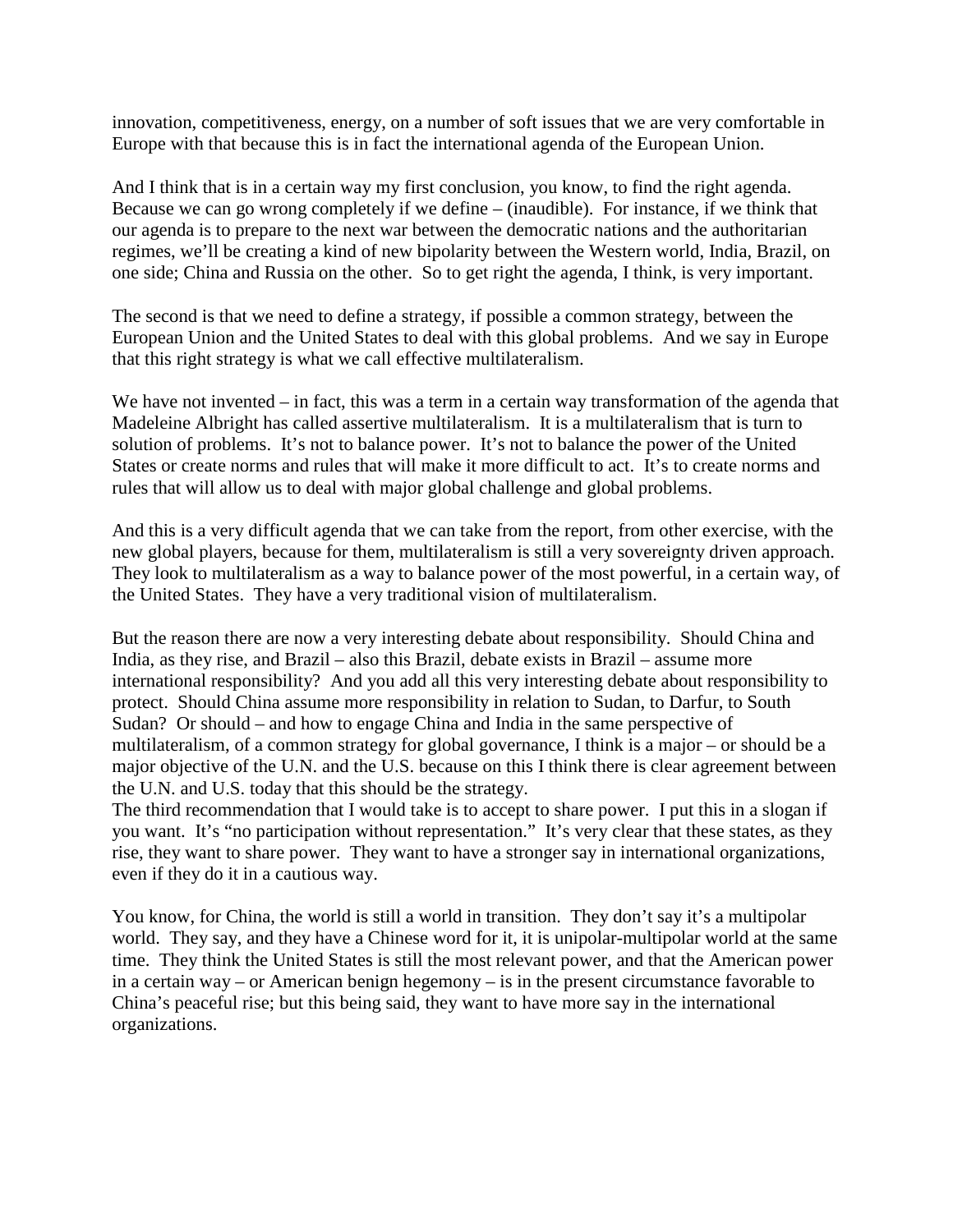And we cannot ask India to play a greater role on international security and peacekeeping and responsibility to protect and not to give a greater say on India on the U.N. Security Council. The same we can say for China and India and Brazil on the IMF and World Bank.

And of course, this reform of the international institutions to bring these countries in and to give them a greater say is more painful for the Europeans than for the Americans, I must say, because for the Europeans, that will mean to lose this number of presence that we have in all these institutions – you know, our presence on the IMF, even on G-20 – you know, six member states are members of G-20. So this overwhelming presence of the Europeans needs to be transformed into a single European voice in many of these organizations, and of course this is more painful for the Europeans than for the Americans.

On this idea of bringing more inclusion to the international system, I think that we should – and that's something I am more and more realizing as I am engaged on this exercise on multipolarity – is that we are fascinated with the big powers' rise. And we – our concentration today is on big powers – what does China think, what India, what they are going to do, what does – Brazil does and would like to do?

And we forget that there's many other states in the world that are essential for solution of many of these problems, small and big states, regional – very important regional powers. You know, the role that Turkey can play in the Middle East is very, very important. How to engage Turkey? How to engage South Africa? How to engage other players? If we are speaking of the Arab world, how to engage Morocco, how to engage Egypt? And if we want to have an effective multilateral system, we need to go from fascination with bigger power rise to a more, you know, inclusive approach to multilateralism.

The fourth is that I feel – and I think this is also shared outside Europe – that we have a window of opportunity for this. And two aspects on this window of opportunity: One is that we are in this transition period and these states are still putting the priority on the peaceful rise. We don't know how it will be in 10 years' time or in 2025. We try to understand, but we don't know.

But more and more important, we have an American president that is in favor of multilateralism, and this is accepted as being some – very welcome in many parts of the world, and certainly very strongly in Europe.

Is this window of opportunity stay there forever? I am not sure at all. And so perhaps it's the moment to move for what some have called a great bargain, that take the G-20 process to seeing really reform of multilateral institutions.

I just have heard Brazilian diplomats agreeing that this should be the case, and that this is a very particular moment because of the pro-multilateral approach of the United States, and this, what we have called the Obama moment, is a window of opportunity for Europe and certainly for the other rising powers if we want really to move to a more effective multilateral system.